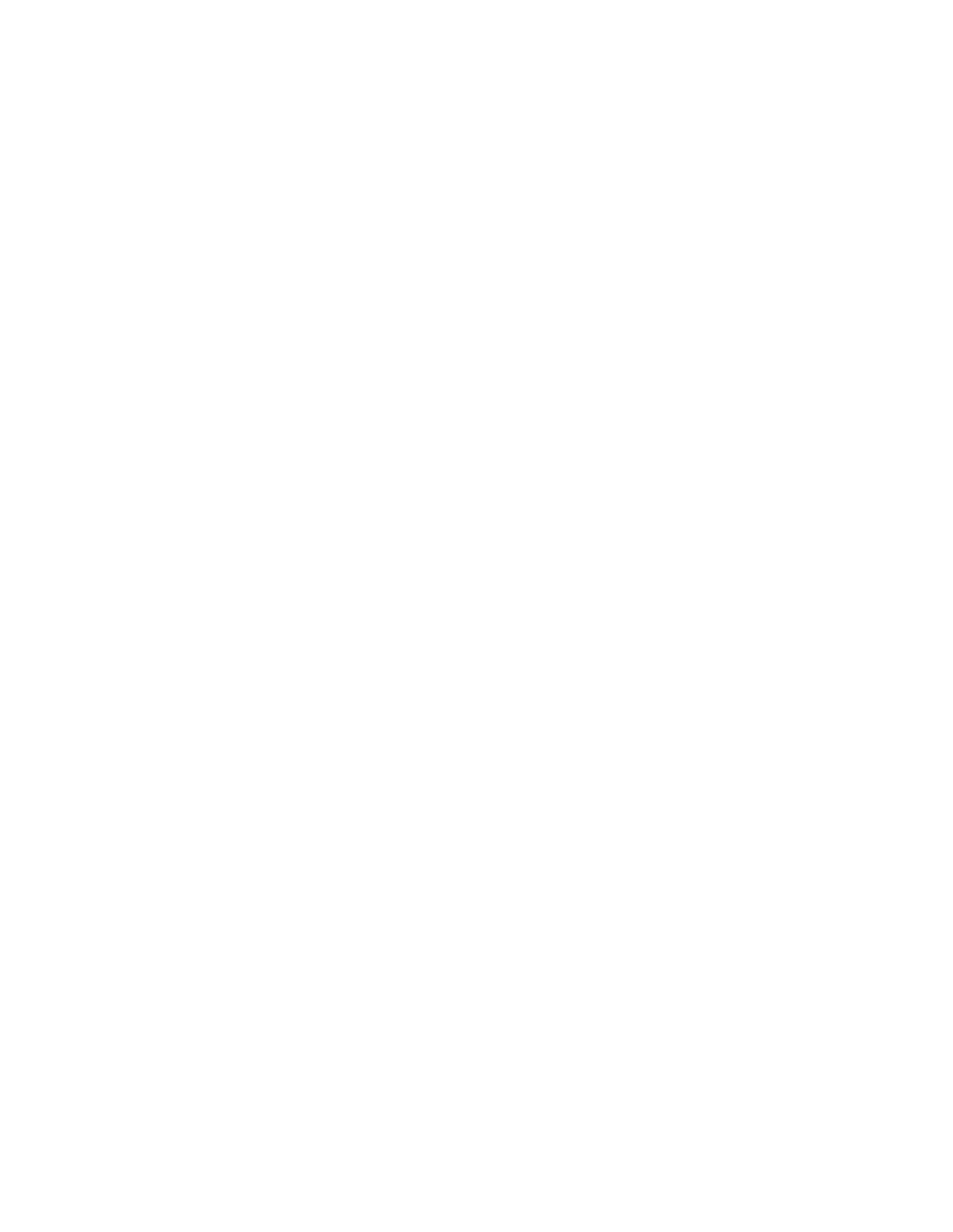

# **Annuity Fund of Local No. One, IATSE**

320 West 46th Street, 6<sup>th</sup> Floor New York, NY 10036

> Tel (212) 247‐5225 Fax (212) 977‐9319

www.FundOneIATSE.com

# **BOARD OF TRUSTEES**

# **Union Trustees**

## **Employer Trustees**

James J. Claffey, Jr.

Jill Boyd

Christopher J.G. Brockmeyer

Robert (Toby) McDonough

Robert Score

Sean Quinn

### **DIRECTOR OF FUND ADMINISTRATION**

Scott Cool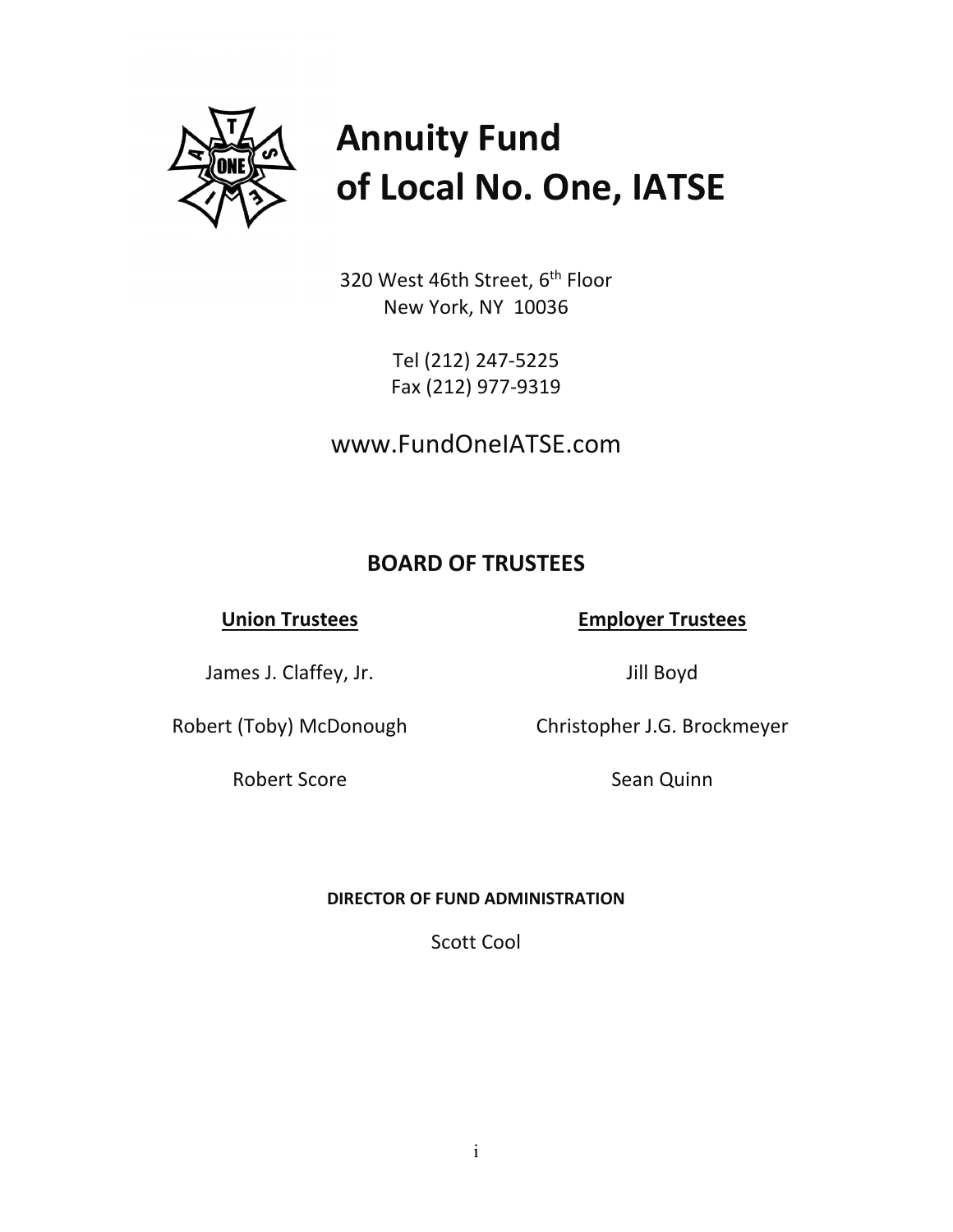

**320 West 46th Street, 6th Floor ● New York, NY 10036 ● Tel (212) 247-5225 ● Fax (212) 977-9319 ● www.fundoneiatse.com** 

March 2019

Dear Participant:

We are pleased to present you with this Summary Plan Description (SPD) for the Annuity Fund of Local No. One, IATSE (Fund). This document describes the benefits to which you and your beneficiaries may be entitled under the Fund's plan of benefits (Plan) as of March 1, 2019. Should there be any changes in the Plan, you will receive written notice in the form of a Summary of Material Modification (SMM).

We urge you to carefully study this SPD and all subsequent SMMs and share them with your beneficiaries so that you fully understand your rights and obligations as a Fund Participant and can take advantage of all of the benefits provided to you through the Fund. When you receive an SMM, please keep it with this SPD for future reference. You should refer to these documents whenever you need information about your benefits. If you lose any of these documents, please contact the Fund Office for a replacement or download a copy at the Fund's website: www.FundOneIATSE.com. If you have questions about any of your benefits, please contact the Fund Office at (212) 247‐5225.

**Please understand that no general explanation of a complicated plan document can adequately provide you with all of the details of the Plan. This SPD does not change or** expand the terms of the Plan, and in the event there is any conflict between this SPD and the **official text of the Plan rules and regulations (Plan Document), the Plan Document will govern. As described in more detail in this SPD and the Plan Document, the Board of Trustees reserves the right in their sole and absolute discretion, to change or terminate the Plan at any time. The Trustees also retain the sole and absolute discretion to interpret the Plan and make all determinations regarding the Plan and the benefits payable from the Plan. The Board of Trustees' decisions will be final, binding and conclusive to all parties.** If you have any questions about your annuity benefits or would like to receive a copy of the full Plan Document, please contact the Fund Office at (212)247‐5225.

We believe that the Fund provides valuable benefits for you and your beneficiaries and are very proud to be involved in the administration of this Plan.

Sincerely,

### BOARD OF TRUSTEES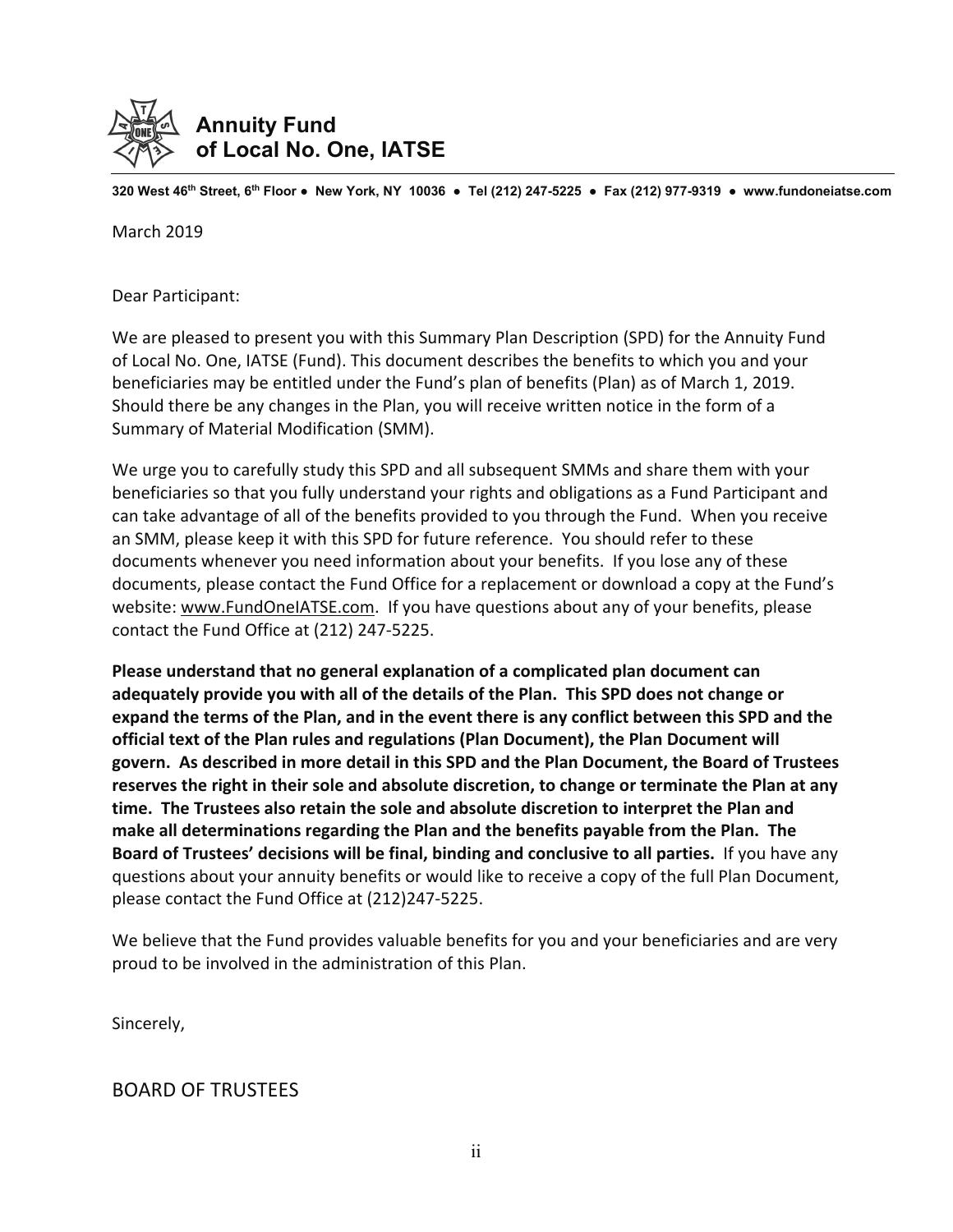# TABLE OF CONTENTS

|                                                                                 | Important Information About the Fund and this SPD1 |  |  |
|---------------------------------------------------------------------------------|----------------------------------------------------|--|--|
| Α.<br><b>B.</b><br>C.<br>D.                                                     |                                                    |  |  |
|                                                                                 |                                                    |  |  |
| Α.<br><b>B.</b><br>C.                                                           |                                                    |  |  |
|                                                                                 |                                                    |  |  |
| Α.<br><b>B.</b><br>C.<br>D.<br>Ε.                                               |                                                    |  |  |
|                                                                                 |                                                    |  |  |
| Α.<br><b>B.</b><br>$C_{1}$<br>D.<br>Ε.<br>F.                                    |                                                    |  |  |
|                                                                                 |                                                    |  |  |
| Α.<br><b>B.</b><br>C.<br>D.<br>E.<br>F.<br>G.<br>Η.<br>$\mathbf{L}$<br>J.<br>К. |                                                    |  |  |
|                                                                                 |                                                    |  |  |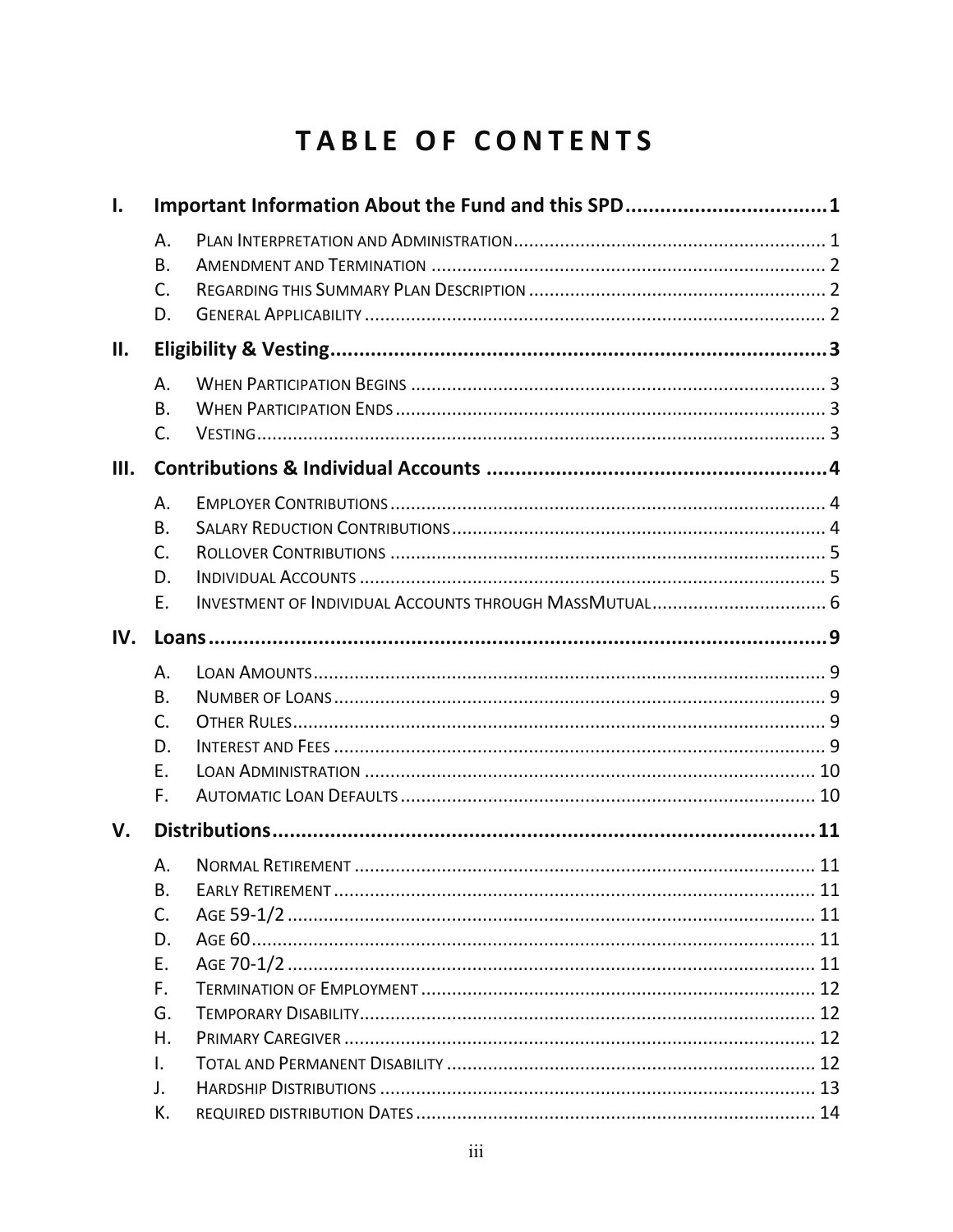|           | Τ.                                            |  |  |
|-----------|-----------------------------------------------|--|--|
| VI.       |                                               |  |  |
|           | Α.<br><b>B.</b>                               |  |  |
|           | Α.<br><b>B.</b>                               |  |  |
|           |                                               |  |  |
| IX.       |                                               |  |  |
|           | Α.<br><b>B.</b><br>C.                         |  |  |
| <b>X.</b> |                                               |  |  |
|           | Α.<br><b>B.</b><br>$\mathsf{C}$ .<br>D.<br>E. |  |  |
| XI.       |                                               |  |  |
|           | Α.<br>B.<br>C.<br>D.                          |  |  |
|           | E.                                            |  |  |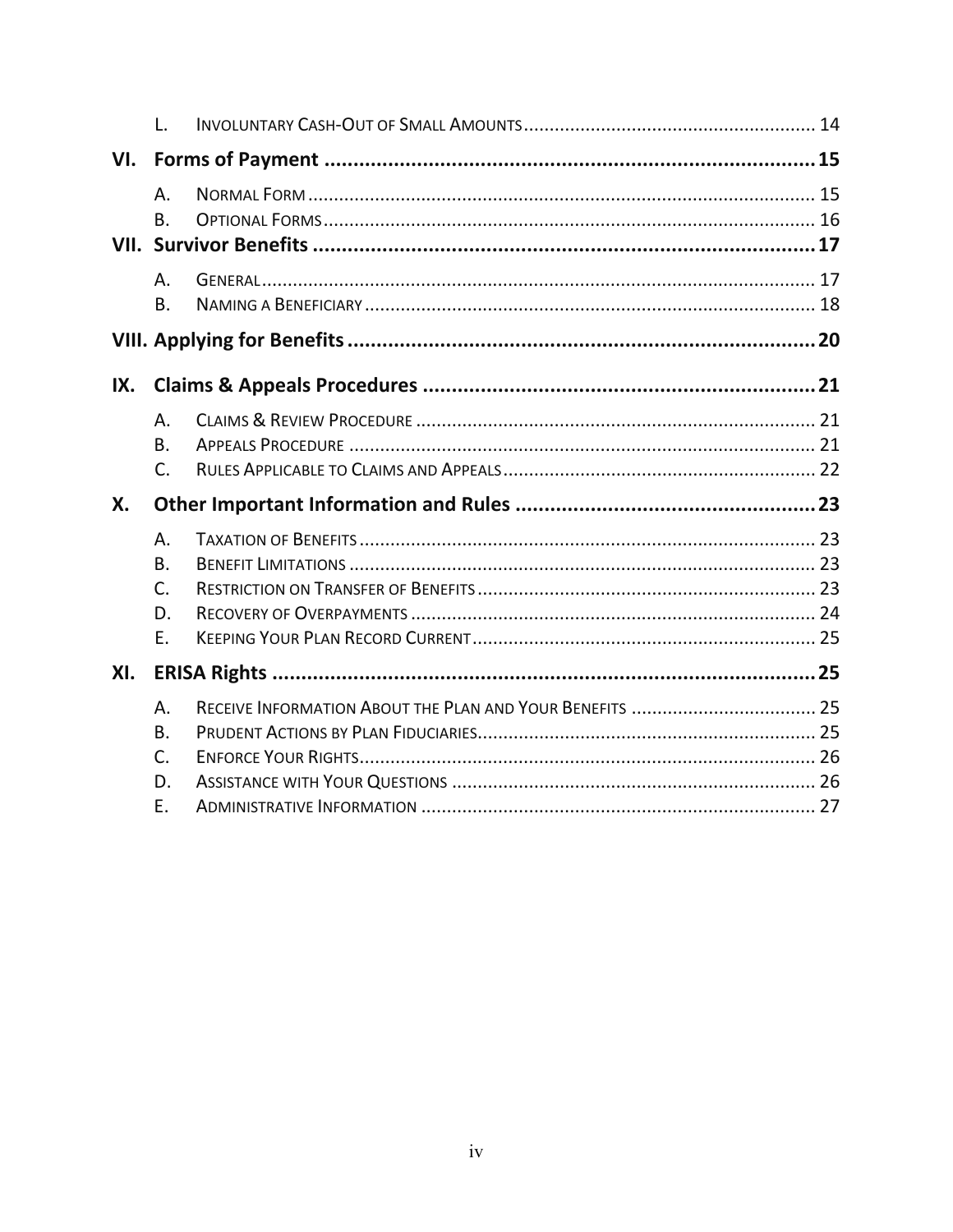# **SECTION I**

# **IMPORTANT INFORMATION ABOUT THE FUND AND THIS SUMMARY PLAN DESCRIPTION**

The Theatrical Protective Union, Local No. One, IATSE (Local One or Union) and the Contributing Employers established the Fund's plan of annuity benefits (Plan) in 1980 to provide a source of income for your retirement, or in the case of your total and permanent disability. The Fund is maintained and operated in accordance with collective bargaining agreements between Contributing Employers and Local One. The Fund is administered by a Board of Trustees, composed of representatives from Local One and Contributing Employers in accordance with the Fund's Trust Agreement. The Board of Trustees has delegated certain administrative and operational functions to the Director of Fund Administration, and most of your day‐to‐day questions can be answered by the Fund Office staff.

Under the Plan, an Individual Account is established for each participant. These Individual Accounts are generally funded by contributions from Contributing Employers. Your Individual Account may also have certain sub‐accounts. For example, you may have the opportunity to contribute to the Plan on a before‐tax basis. You are eligible to make such contributions if you are a Fund Office or Union Office employee or there is an agreement in effect providing for your participation in this feature of the Plan. If you are eligible and elect to make these contributions to the Plan, a Salary Reduction Sub‐Account will be established for you. Additionally, you may be able to postpone taxes on certain amounts in another retirement plan by transferring those amounts into this Plan. If you make these "rollover contributions" to the Plan, a Rollover Account will be established for you.

This Summary Plan Description (SPD) provides an overview of the benefits available from the Plan as of March 2019. It also discusses when you are eligible to receive benefits and how they will be paid. Complete details of the Plan are set forth in the Fund's official rules and regulations (Plan Document). This document, the governing Trust Agreement, which establishes the power and responsibilities of the Board of Trustees, and applicable collective bargaining agreements, are available for your inspection at the Fund Office during normal business hours. All statements made in this document are subject to the provisions and terms of those documents.

#### **A. Plan Interpretation and Administration**

The Board of Trustees and/or its duly authorized designee(s) has the exclusive right, power, and authority, in its sole and absolute discretion, to administer, apply and interpret the Plan, including the terms of this Summary Plan Description, Plan Document, the Trust Agreement and any other documents related to the Plan, and to decide all matters arising in connection with the operation or administration of the Plan or trust underlying it. Without limiting the generality of the foregoing, the Board of Trustees and/or its duly authorized designee(s) shall have the sole and absolute discretionary authority to: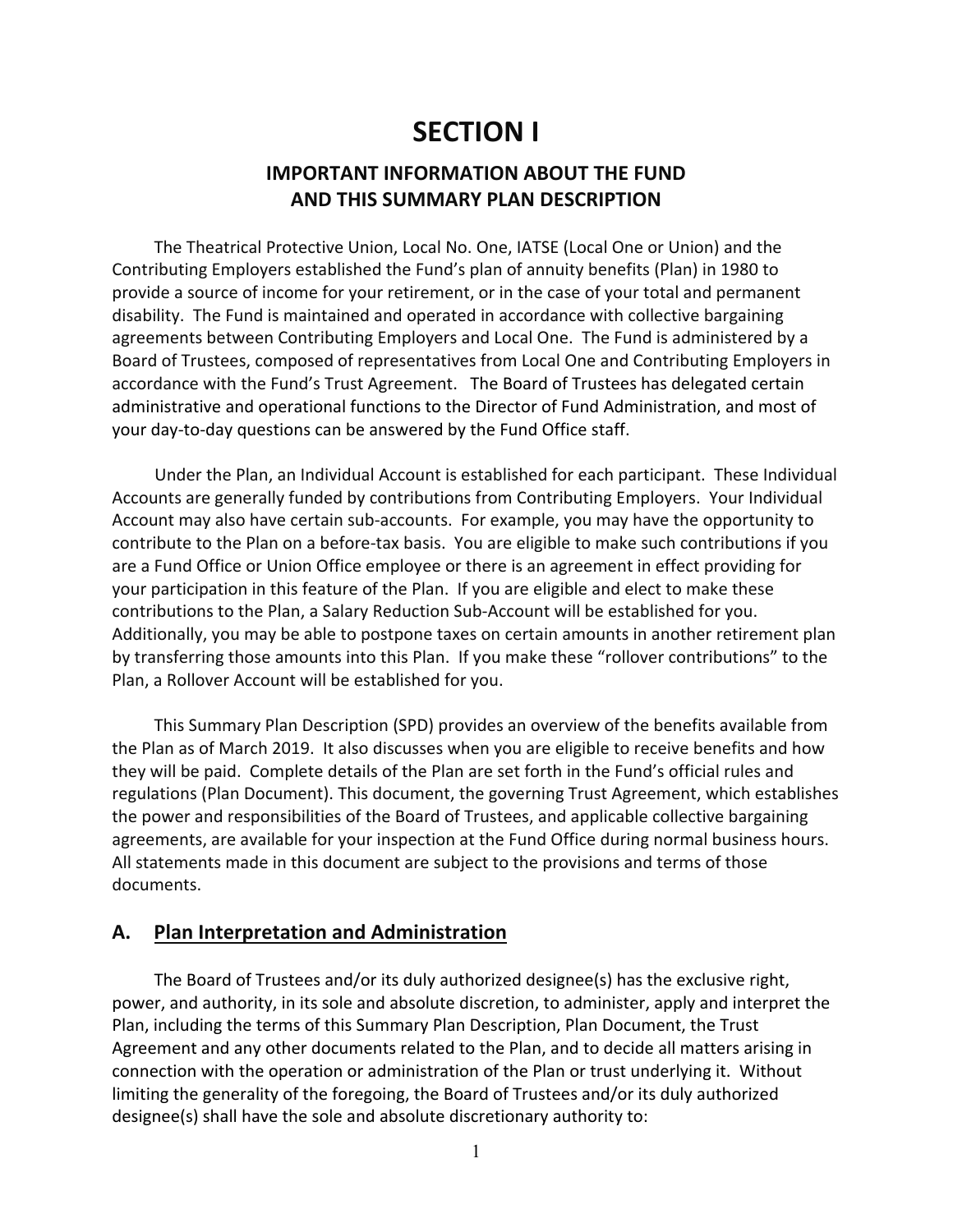- take all actions and make all decisions with respect to the eligibility for, and the amount of, benefits payable under the Plan,
- formulate, interpret and apply rules, regulations and policies necessary to administer the Plan in accordance with the terms of the Plan (any such Plan, rules, regulations or policies may be amended from time to time by the Trustees),
- decide questions, including legal or factual, relating to the entitlement, calculation and payment of benefits under the Plan,
- resolve and/or clarify any ambiguities, inconsistencies and omissions arising under the Plan, including this Summary Plan Description, the Trust Agreement or other Plan documents,
- process, approve or deny benefit claims, and
- determine the standard of proof required in any case.

### **B. Amendment and Termination**

The Board of Trustees reserves the right, in its sole and absolute discretion, to amend, modify or terminate the Plan in whole or in part, for any reason, at any time and with respect to some or all participants (and their beneficiaries) who are or may become covered under the Plan. If the Plan is amended, modified or terminated, in whole or in part, your future ability to participate in the Plan and/or to receive benefits thereunder, as well as the type and amount of benefits provided under the Plan, may be modified or terminated.

### **C. Regarding this Summary Plan Description**

This SPD is a general description of the terms of the Plan Document, and in the event that any of the terms of the SPD conflict with the Plan Document, the provisions of the Plan Document override the SPD.

Whenever you see the words "you" or "your" in this SPD, it means a participant in the Annuity Fund of Local No. One, I.A.T.S.E.

# **D. General Applicability**

This SPD is a summary of the restated Annuity Plan rules and regulations contained in the Plan Document that became effective on January 1, 2015, including any subsequent Plan modifications made by the Trustees through March 1, 2019. The rights of participants who left Covered Employment prior to this Plan Document and/or any subsequent modifications are generally governed by the terms of the Plan rules and regulations in effect at the time they left Covered Employment.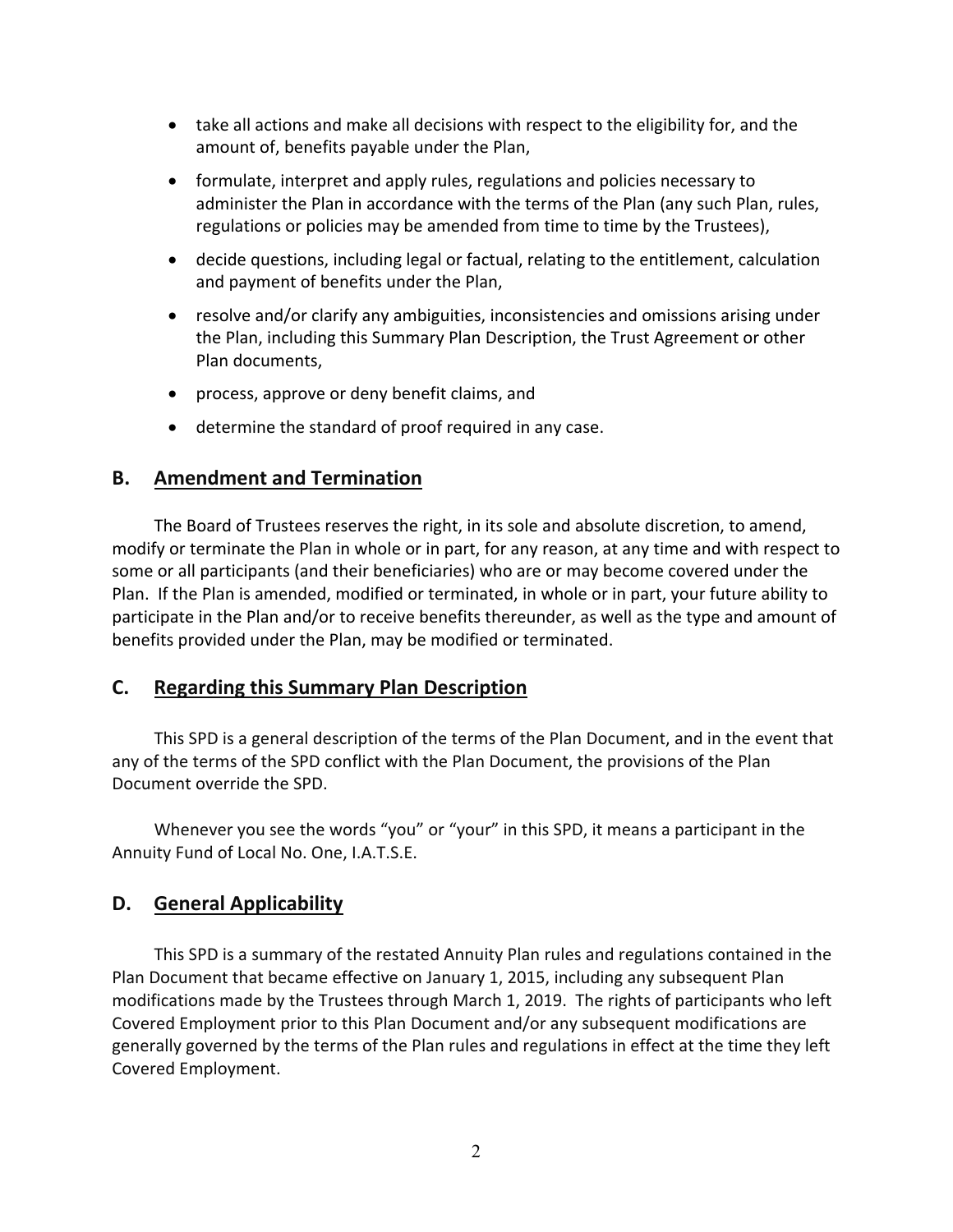# **SECTION II**

# **Eligibility and Vesting**

For purposes of Employer Contributions, you are eligible to participate if you work for an employer who contributes to the Plan on your behalf (Contributing Employer) according to a collective bargaining, participation or other agreement between either (i) your employer and the Union or, (ii) if you work for the Union or the Local No. One I.A.T.S.E. Pension, Welfare and Annuity Funds (Benefit Funds), between the entity(ies) you work for and this Plan. In addition, you are eligible to make Salary Reduction Contributions if you work for the Union or participating Benefit Funds, or there is an agreement in effect which provides for your participation in this Plan feature.

### **A. When Participation Begins**

You will become a Plan participant on your first day of work for a Contributing Employer for which a contribution is required to the Plan (Covered Employment). However, you are not eligible to participate if you are an independent contractor.

### **B. When Participation Ends**

Your participation ends when you no longer have money in your Individual Account as of the last day of the Plan Year (December 31).

# **C. Vesting**

You are always fully vested in the entire amount of your Individual Account. This means that you have a non‐forfeitable right to the contributions and investment earnings allocated to your Individual Account even if you leave employment before you are eligible to retire.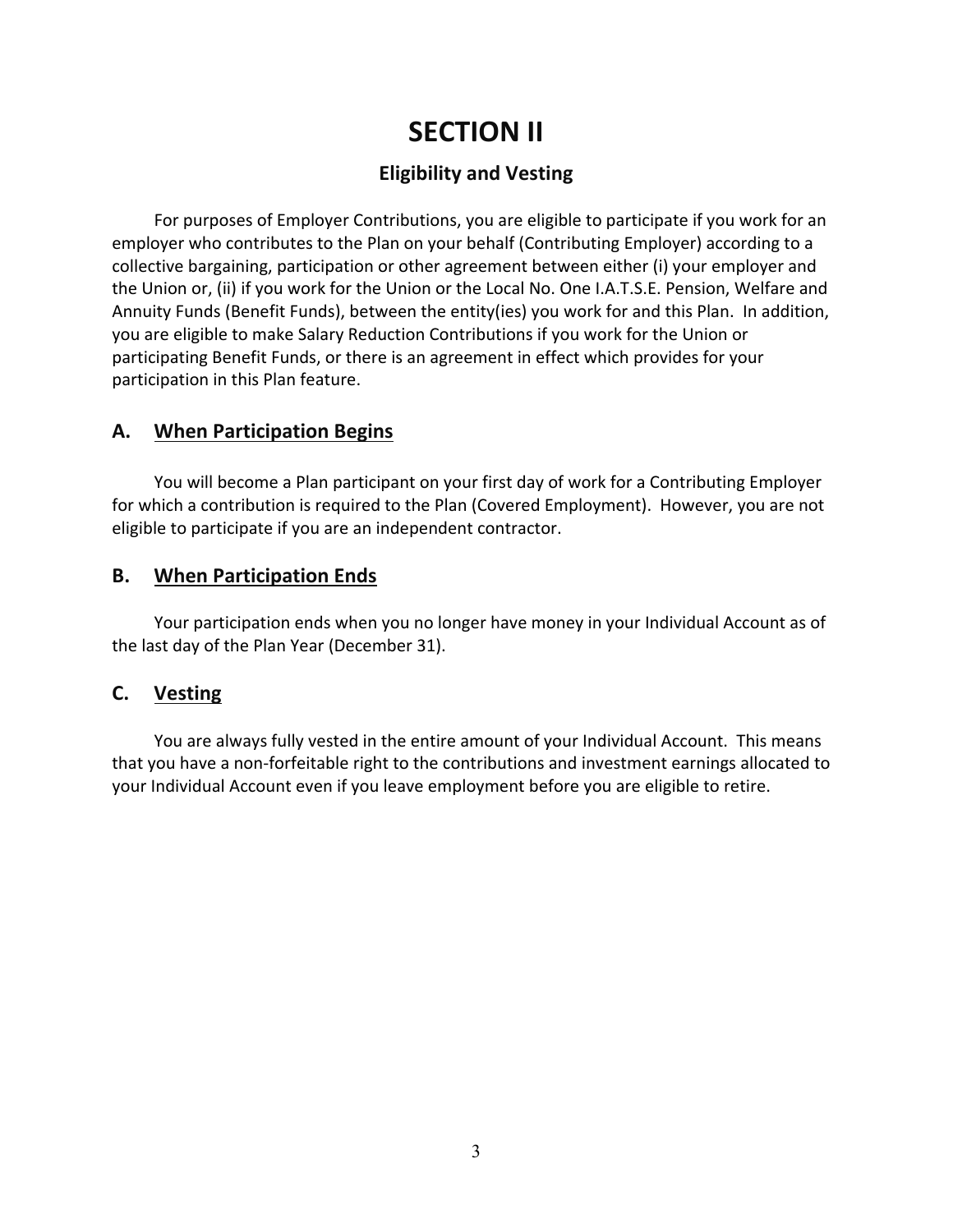# **SECTION III**

### **Contributions and Individual Accounts**

### **A. Employer Contributions**

Your Contributing Employer will make contributions to the Plan on your behalf in accordance with the terms of a collective bargaining, participation or other agreement which will be equal to at least 3% of your pay.

### **B. Salary Reduction Contributions**

If you are eligible to participate in this Plan feature, you can supplement the Employer Contributions made on your behalf by voluntarily entering into a salary reduction agreement with your employer and making before-tax contributions to the Plan on a payroll deduction basis. (That is, the amount deducted from your paycheck does not appear as income on your federal W‐2 Form. Your contributions are subject to Social Security and Medicare taxes and may also be subject to state and local taxes.) You can defer paying taxes on your contributions until you take the money out of the Plan. Even then, you will not be taxed if you roll the funds over into a qualified plan of a new employer or a tax‐deferred Individual Retirement Account. You may obtain the necessary forms from your employer in order to enter into a salary reduction agreement. Your salary reduction agreement will remain in effect until you revoke or modify it.

You can either save any dollar amount or percentage of your pay up to the IRS limit which is \$19,000 for the 2019 calendar year (not including the catch-up contributions discussed later) and may be adjusted in the future for cost of living increases.

For the purposes of your salary reduction election, your pay (or compensation) includes the taxable wages paid to you by your employer. Your eligible compensation is also subject to a limit set by the IRS, as adjusted for cost of living increases. The limit in 2019 is \$280,000. In addition, you may not make salary reduction contributions in excess of 80% of your compensation.

**Increasing or Decreasing Your Contributions:** You may increase or decrease the amount you contribute through payroll deductions at any time. You can do this by changing your salary reduction agreement. Contact your employer and you will be given the necessary forms to fill out.

**Stopping Your Contributions:** You can stop contributing to the Plan at any time. Simply notify your employer and you will be given the necessary forms to fill out in order to stop your contributions by ending your salary reduction agreement.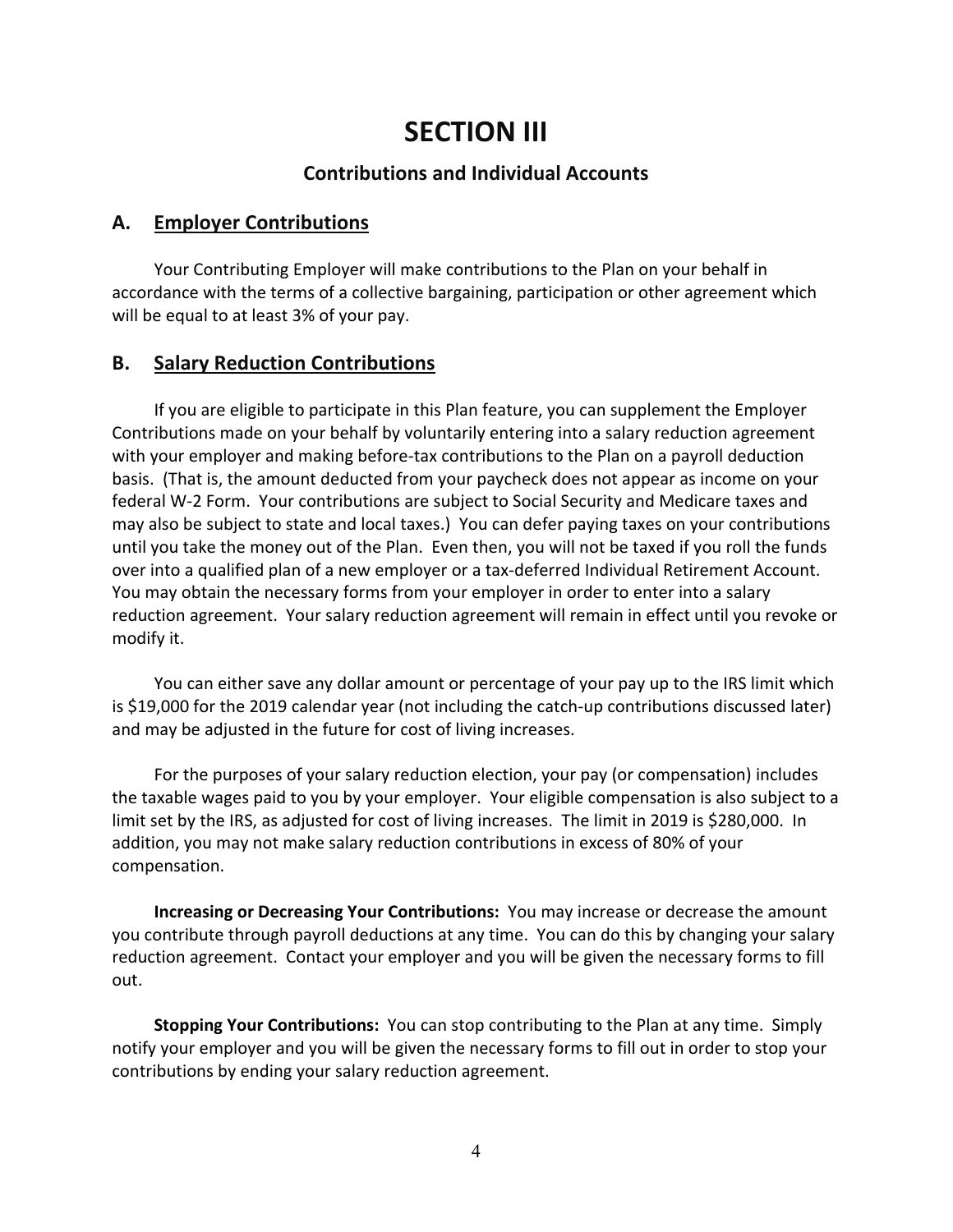**Returning Your Contributions:** If you contribute more than the IRS maximum, or if there is some other legal reason why your contributions must be returned to you, the money will be returned to your employer who will make out a check to you for the returned amount.

**Catch‐up Contributions:** If you are age 50 or older (by the end of the Plan Year), you are eligible to make "catch‐up contributions." These contributions are also made on a before‐tax basis, meaning you will reduce your taxable income by the amount of your catch‐up contributions to the Plan. The maximum amount of catch‐up contributions is the lesser of:

- the maximum amount allowed by law (\$6,000 for the 2019 calendar year), or
- 50% of your eligible compensation for the year reduced by your other elective deferrals for that year.

If you wish to make this additional contribution, you may make your election on the forms you complete to enter into a salary reduction agreement provided by the Fund Office.

# **C. Rollover Contributions**

You can roll over funds from another employer‐sponsored, qualified retirement plan into this Plan and postpone taxes on the amount you roll over. You may not roll over any money from a plan that was contributed on an after-tax basis; only funds that were contributed on a before-tax basis may be rolled over into the Plan. Any money you roll over into the Plan will be subject to same investment gains and losses and administrative expenses as the rest of your Individual Account.

# **D. Individual Accounts**

Once you become a Plan participant, an Individual Account will be set up in your name. The amounts held in your Individual Account will be continually adjusted to reflect:

- any investment gains or losses, and
- your share of the Plan's administrative expenses.

You will receive a quarterly statement, which shows the value of your Individual Account (including any sub‐accounts) as well as any investment gains or losses.

The Plan generally determines the amount in your Individual Account based on remittance reports and other information submitted by Contributing Employers for whom you work. While the Plan may conduct random payroll reviews of Contributing Employers that sometimes provide information regarding the accuracy of remittance reports and other information submitted by Contributing Employers, these reviews may not reveal every instance in which a Contributing Employer may have failed to provide complete and/or accurate information concerning your employment.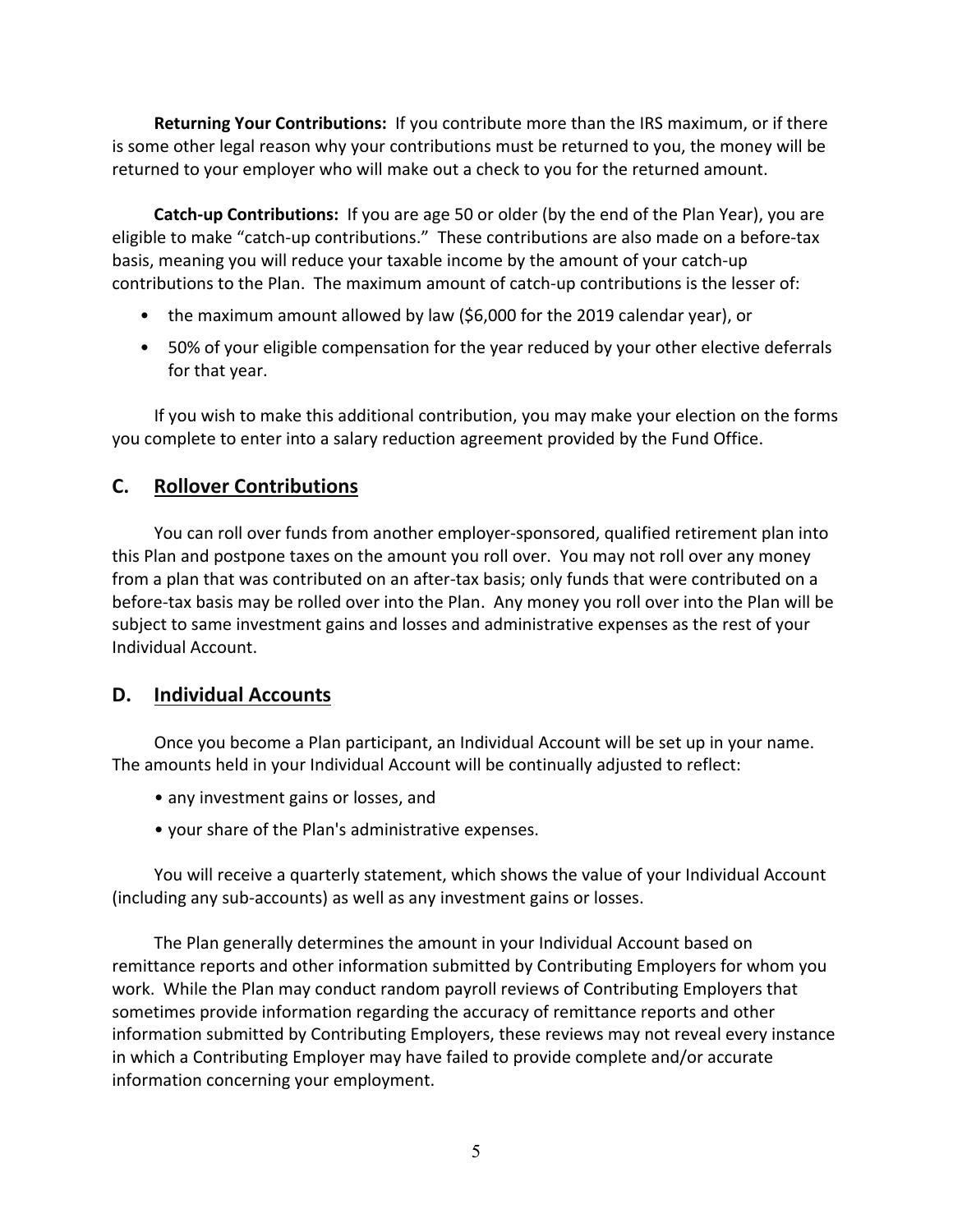You have the right to inquire into your credited service at any time. You also have the ability to view the gross wages reported by your Contributing Employers and Annuity Fund contributions made on your behalf on the Fund Office web site at **www.FundOneIATSE.com**. You must register to use the site using a Personal Identification Number ("PIN"), which was mailed to you. If you need to request a new PIN or have any difficulties accessing the secure section of the site, please contact the Fund Office.

If you believe that you worked in Covered Employment that was not properly credited under the Plan or not reported at all, you have the right to submit a claim in accordance with the claims procedures which begin on page 23. Please be reminded that, in the event of a discrepancy between the information received by the Plan from Contributing Employers (or obtained during payroll reviews) and the credit to which you believe you are entitled, it will be your responsibility to prove that the work in question was both actually performed by you for a Contributing Employer and was Covered Employment for which contributions were required to be made to the Plan. Accordingly, it is important that you retain adequate records of your Covered Employment (i.e., pay stubs and other documentary evidence) that would assist you in demonstrating both the amount of work you performed for each Contributing Employer and that the work constituted Covered Employment. Please also remember that the longer you wait to file a claim to correct any issue, the more difficult it may be for you to provide, and for the Plan to verify, the necessary documentation. Failure to provide such documentation could result in loss of credit.

### **E. Investment of Individual Accounts through MassMutual**

The Plan allows you to select how to invest your Individual Account. Amounts invested under the Plan are valued on each business day to reflect changes to investment fund values. Massachusetts Mutual Life Insurance Company (MassMutual) is the provider of administrative and other services that carries out your investment directions.

When your individual account is created, MassMutual will provide you with information on how to establish a PIN number which you should use to set up your individual log‐in for MassMutual's participant website:

#### **www.retiresmart.com**

If you have any trouble establishing a PIN or have lost it, please call **1‐800‐74‐FLASH** for assistance. All of your account information, including your current investment elections and balances, is available on this website.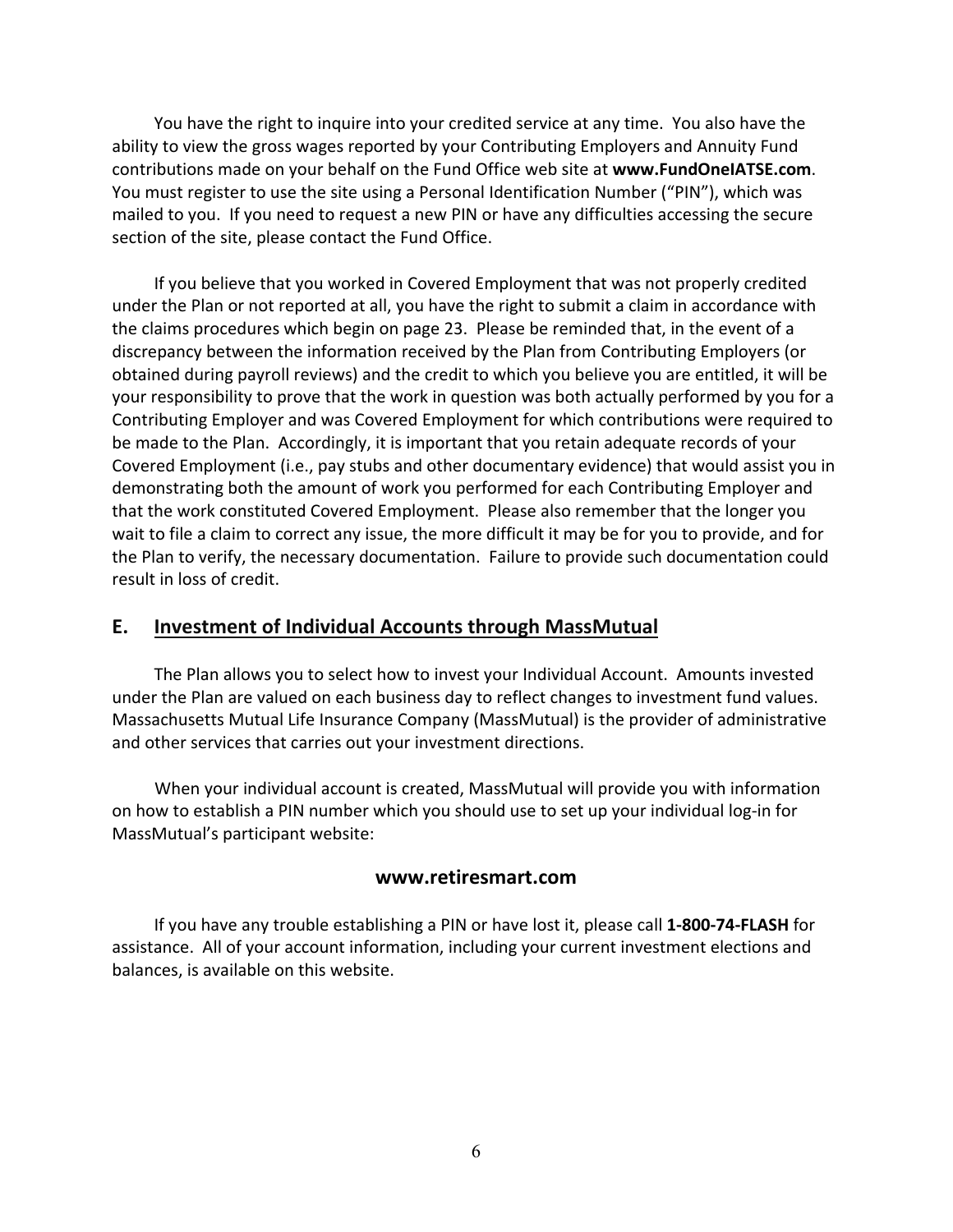#### **1. INVESTMENT OPTIONS**

All assets invested through the Plan will be invested in the investment fund(s) you have selected, in the percentages you have allocated. The Investment Manager of the investment fund(s) selects the mutual fund or funds to be used under each investment fund option and their relative weightings in the portfolios. The Trustees may change the available investment options from time to time by written notice to participants. Information regarding the available investment options is available on MassMutual's website or from the Fund Office.

### **2. INVESTMENT ELECTIONS**

Your investment selections and subsequent changes to your investment allocations must be made via MassMutual's website (www.retiresmart.com) or by calling 1‐800‐74‐FLASH. Elections must allocate assets among the available investment options in 1% increments.

Please note that you are solely responsible for the selection and monitoring of your investment options. Neither the Trustees, the Union, the employees of the Benefit Funds nor any Contributing Employer (including any officer, employee or agent any such person or entity) assumes any responsibility for your investment choices.

You should evaluate the investment options available under the Plan in the same way you would evaluate any investment to determine whether you are comfortable with the investment risk and expected rate of return. The Plan is intended to constitute a plan under ERISA Section 404(c) and Title 29 of the Code of Federal Regulations, Section 2550.404c‐1. Consequently, the fiduciaries of the Plan may be relieved of liability for any losses that are the direct and necessary result of investment instructions given by you or your beneficiaries. You are urged to read the information describing each investment option that can be found on MassMutual's website prior to making any investment decision. Remember, you will share in any losses as well as any gains of the investment options you choose.

Please note that if you do *not* make an election as to how any of your account assets (whether from rollover, employee or employer contributions) should be invested, the Plan will invest those account assets in a default investment fund (referred to as a "qualified default investment alternative" or "QDIA") that the Board of Trustees has selected until you elect otherwise. The QDIA selected by the Board of Trustees as the Plan's default investment fund is currently the Core Blend fund. This is also the default investment fund for any portion of your account for which you have not previously given investment instructions.

You are responsible for account assets that are invested in the QDIA (including any losses as a result of such investment) as if you had affirmatively elected to invest those assets in the QDIA. Even if the Plan invests some or all of the assets in your account(s) in the QDIA, you have the continuing right to direct the investment of your account(s), including the assets which have already been invested in the QDIA, in one or more of the other investment choices available to you under the Plan.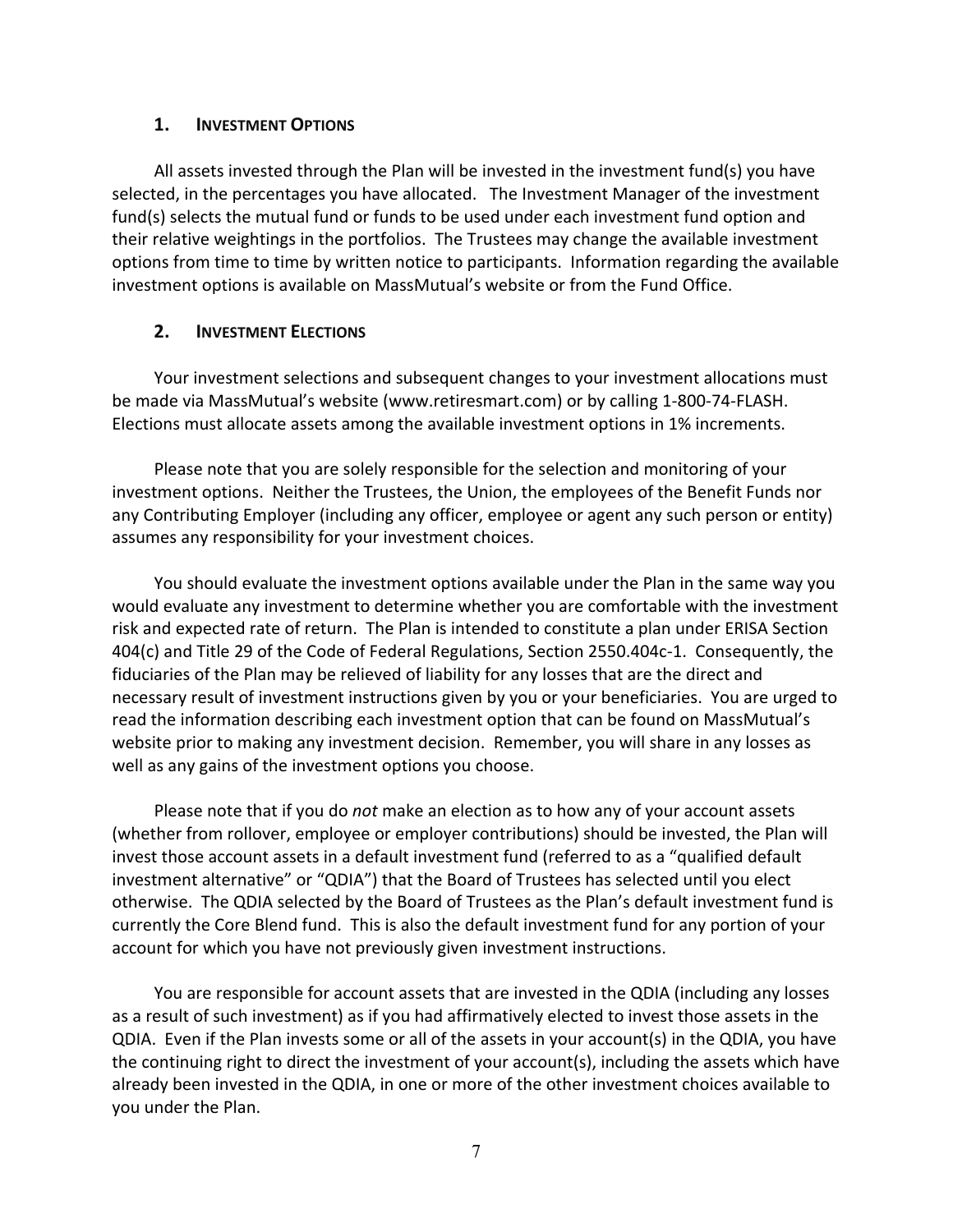In accordance with ERISA Section 404(c), the Investment Manager has been designated to provide the following information to Plan participants upon their request:

- a description of the annual operating expenses of each investment alternative (including investment management fees, administrative fees, transaction costs and other costs which may reduce the rate of return of such investment alternative), and a description of the amount of any such expenses expressed as a percentage of average net assets of the investment alternative,
- copies of prospectuses, financial statements and reports, and any other relevant materials relating to the investment alternatives available under the Plan to the extent such information is provided to the Plan,
- a list of the assets comprising the portfolio of each investment alternative, the value of each such asset (or the proportion of the investment alternative which it comprises), and, with respect to each investment alternative which is a fixed rate investment contract issued by a bank, savings and loan institution or an insurance company, the name of the issuer of the contract, the term of the contract and the rate of return of the contract,
- information with regard to the value of shares or units of the investment alternatives, as well as the past and current investment performances of each alternative, determined, net of expenses, on a reasonable and consistent basis, and
- information with regard to the value of shares or units of the investment alternatives held in your account.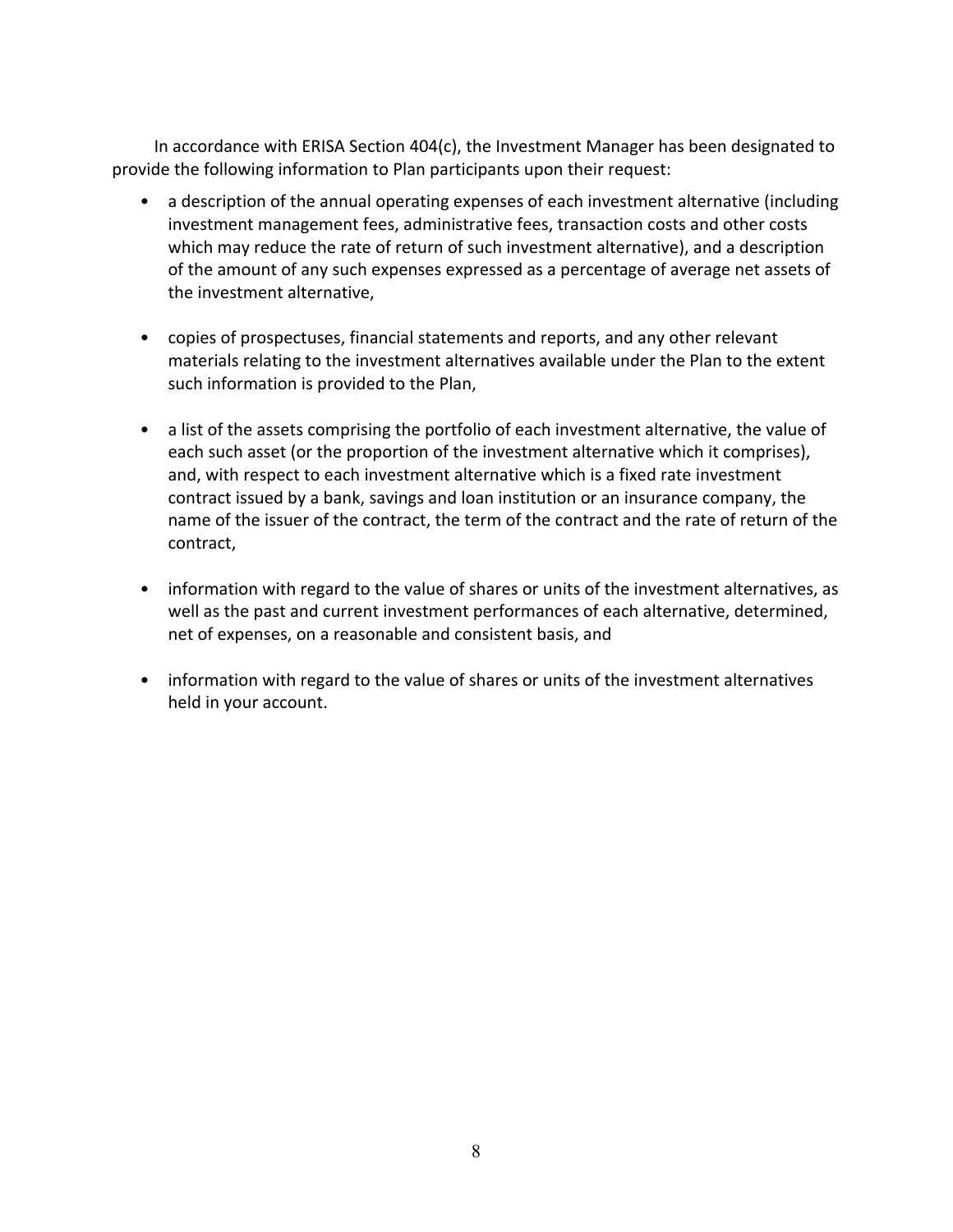# **SECTION IV**

### **Loans**

The Plan allows you to borrow money from your account for any purpose and pay yourself back through substantially level Debit ACH deductions from your bank account (which must be at least as frequent as quarterly). Each loan will be evidenced by a promissory note payable to the Plan, and adequately secured in a manner considered appropriate to the Trustees. Loans may be requested using MassMutual's website (www.retiresmart.com) or by calling 1‐800‐74‐ FLASH using your PIN.

### **A. Loan Amounts**

### **1. MAXIMUM**

The maximum loan amount (when added to the highest outstanding loan amount) is:

- \$50,000 (reduced by the highest amount owed on any outstanding Plan loan over the preceding 12 months versus what you owe on that loan at the time you apply for another loan) or, if less,
- 50% of your Individual Account as of the most recent Valuation Date (i.e., the last business day).
- **2. MINIMUM:** The minimum loan amount is \$1,000.

### **B. Number of Loans**

No more than three loans may be outstanding at any time. A third loan cannot be taken if you have two loans outstanding and have defaulted on either of those loans. You may refinance any outstanding loan for the sole purpose of adjusting the interest rate.

### **C. Other Rules**

If you are married, you must receive your spouse's written consent to use your Individual Account to secure your loan.

A loan may be prepaid in full as of any date without penalty.

### **D. Interest and Fees**

Interest will be charged at a reasonable rate, which will be the prime rate quoted in the Wall Street Journal. If there is more than one published rate, the higher rate will be used. In no event will the interest rate charged be more than the maximum rate allowed by applicable law. All such loans must be repaid within the time period you agree to when you apply. However, in no event will the repayment period exceed five years (unless it is used to acquire your primary residence, in which case, the loan may be for up to 30 years).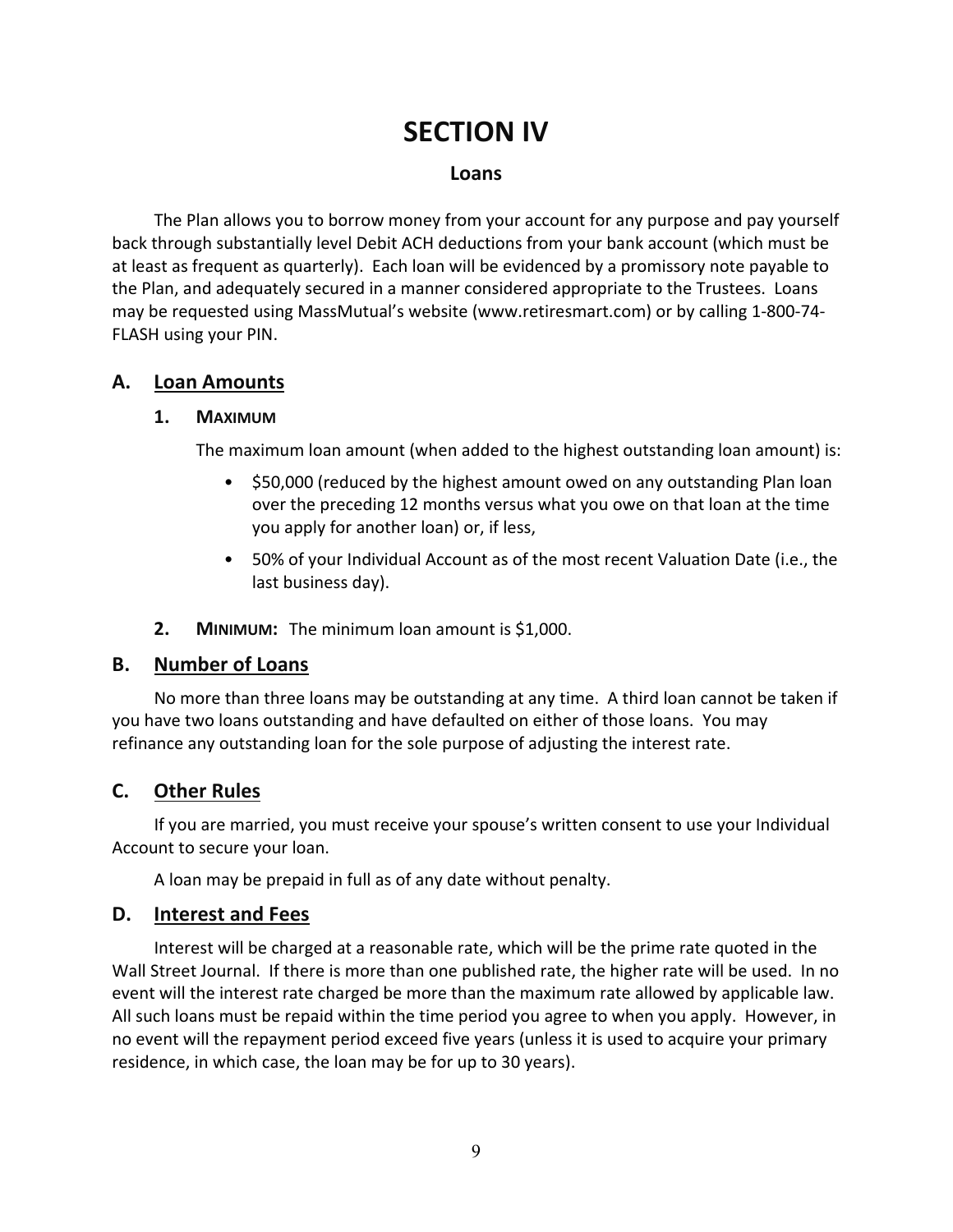If there is a fee for processing your loan, you will be informed of the amount of the fee at the time your loan request is initiated.

### **E. Loan Administration**

Loans will be administered by transferring pro rata, unless otherwise designated by the participant, from the investment funds in which the participant's Individual Account is invested to a special "loan fund." The loan fund will consist solely of the amount transferred and will be invested solely in the loan made to the participant. Payments of principal on the loan will reduce the loan fund and such principal payments and attendant interest payments will be reinvested in the same manner as contributions made to the participant's Individual Account at the time of such payments.

### **F. Automatic Loan Defaults**

You are responsible for ensuring proper repayment of a Plan loan. A loan will automatically be in default upon the failure to make fully one loan repayment installment for any reason (subject only to any grace period adopted by the Trustees). Additionally, outstanding loans will automatically go into default if, after you take a distribution from the Plan, the amount of your account balance is less than the total balance of all your outstanding loans. The defaulted loans will become immediately due and payable in accordance with the rules of the Plan.

For example, assume you are eligible to receive distributions from the Plan and you have outstanding loans of \$25,000 and an account balance of \$30,000. You then take a distribution of \$10,000 from the Plan, which means that the remaining balance in your account is \$20,000 (\$30,000‐\$10,000). Because the remaining amount of \$20,000 is less than your outstanding loans (\$25,000), your outstanding loans will be defaulted and cancelled. You will no longer be permitted to repay your loan over time and the \$25,000 outstanding loan balance will become due and payable to the Plan. If you fail to repay the outstanding loan balance within the required time period, you owe taxes on the entire loan amount of \$25,000 at that time (along with the \$10,000 distribution). In addition, depending on your age, these amounts may also be subject to the 10% early distribution penalty imposed by the IRS.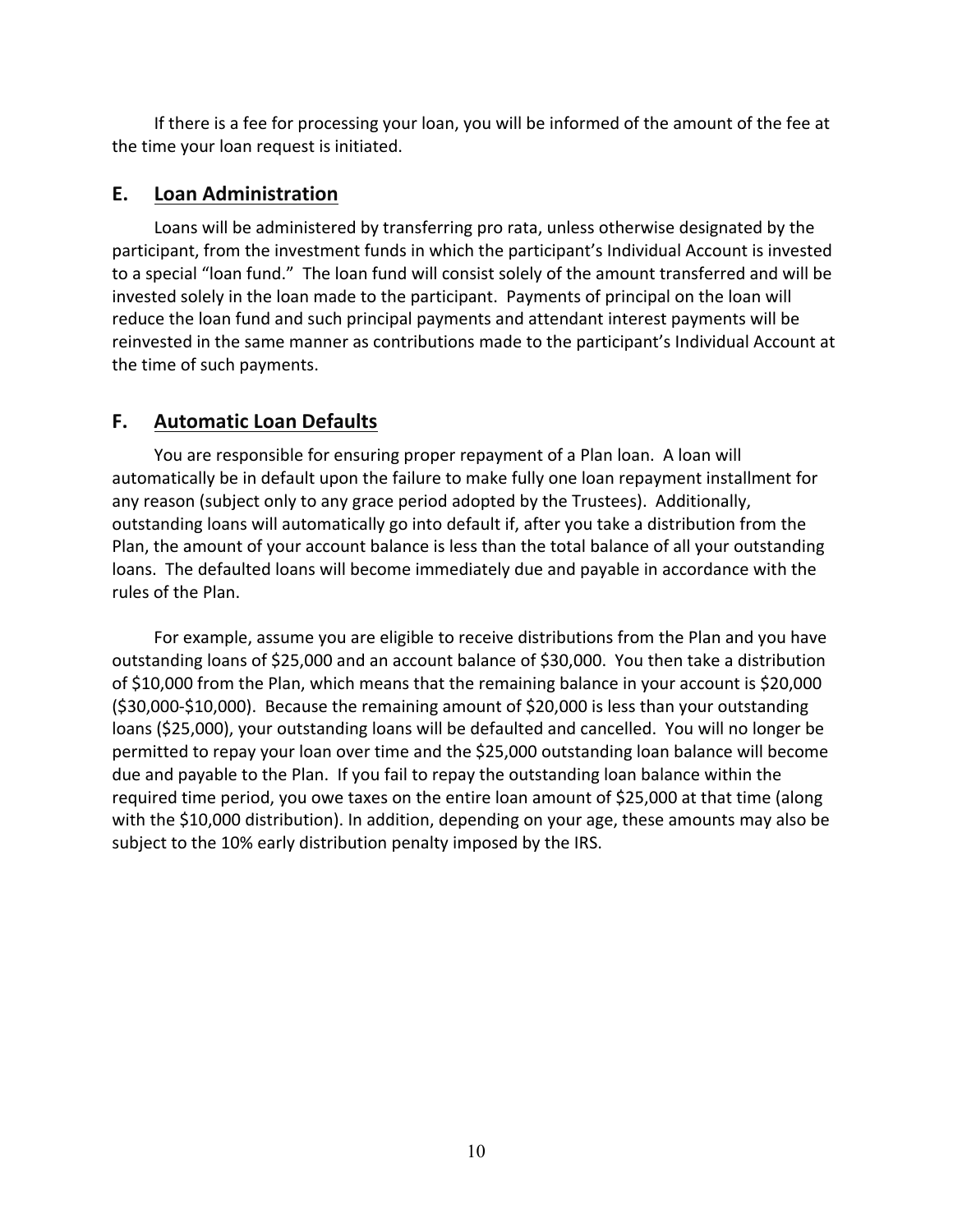# **SECTION V**

### **Distributions**

You will be entitled to a distribution of all or a portion of your Individual Account balance when one of the events described below occurs. The form in which your Individual Account balance is paid under each of these events also is described below. Unless otherwise specified, the portion of your Individual Account that you are eligible to receive will be payable to you as soon as administratively possible after you submit a completed application for a distribution from the Plan. Applications may be obtained from the Fund Office.

### **A. Normal Retirement**

If you "retire" at or after age 60, the value of your Individual Account will be payable to you. For purposes of the Plan, you will be considered to have retired only if you completely withdraw from employment under the trade and geographical jurisdiction of the Union.

### **B. Early Retirement**

If you retire at or after age 55, but before age 60, and you start receiving a 30‐year service pension under the associated Pension Plan of Local No. One I.A.T.S.E., the value of your Individual Account will be payable to you.

# **C. Age 59‐1/2**

If you have been a participant in the Plan for at least two full calendar years and have attained age 59‐1/2, you may elect to withdraw that portion of your Individual Account that was contributed by a Contributing Employer (adjusted for earnings) to your Individual Account on or after November 1, 2002 and more than two full calendar years prior to the calendar year in which the withdrawal request is made. The amount available to you is reduced by any distributions or loans you have taken from your Individual Account during the previous two calendar years.

# **D. Age 60**

If you have been a participant in the Plan for at least two full calendar years and have attained age 60, you may elect to withdraw that portion of your Individual Account that was credited to you more than two full calendar years prior to the calendar year in which the withdrawal request is made. The amount available to you is reduced by any distributions or loans you have taken from your Individual Account during the previous two calendar years.

# **E. Age 70‐1/2**

If you have attained age 70‐1/2, you may elect to withdraw your entire account balance.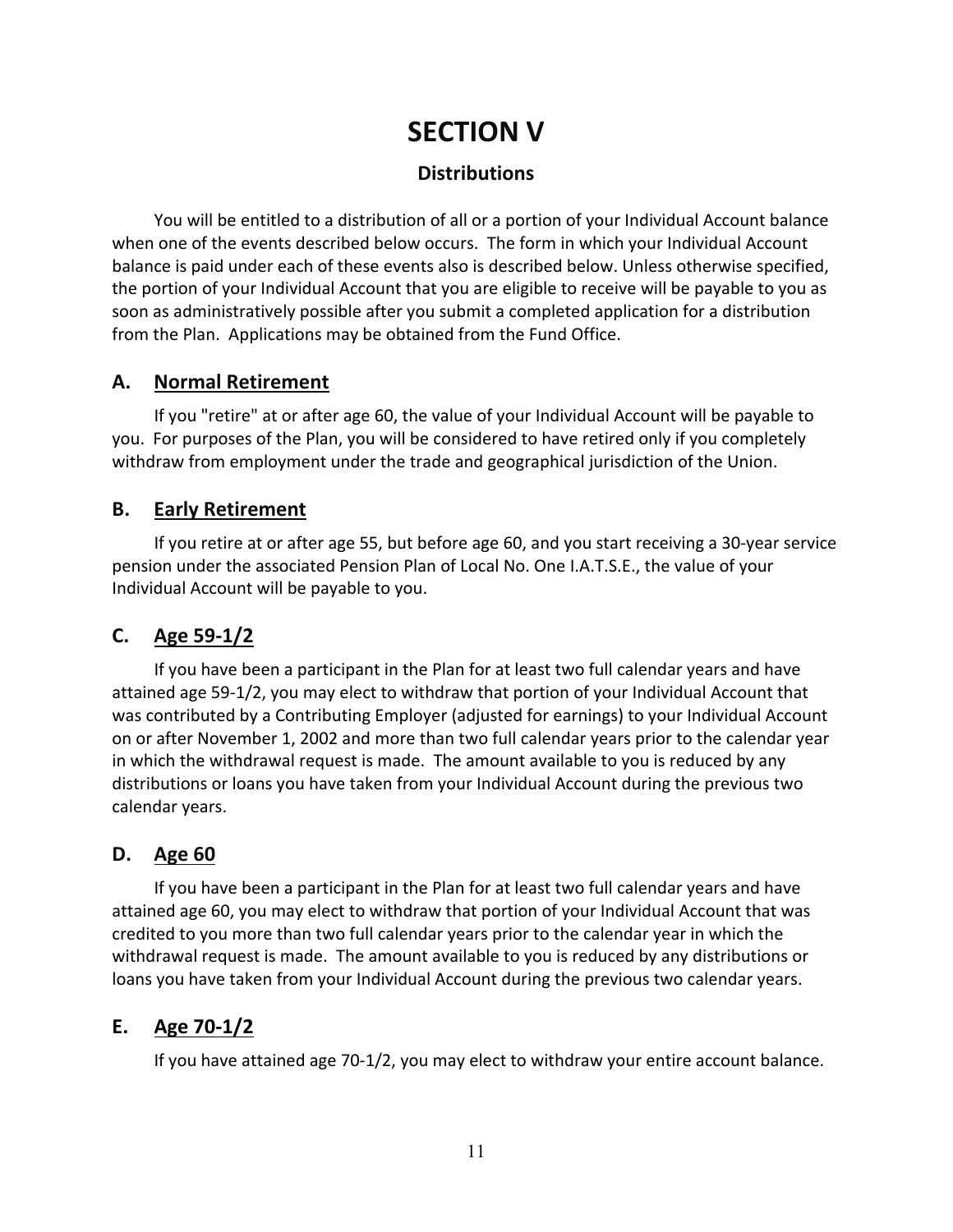# **F. Termination of Employment**

If you "separate from service" from all Contributing Employers for any reason other than your normal or early retirement or total or permanent disability, the value of your Individual Account will be payable to you. For purposes of the Plan, you will be considered to have "separated from service" only if you no longer have an employment relationship with any Contributing Employer, and there have been no contributions made to the Plan on your behalf for 12 consecutive months.

### **G. Temporary Disability**

If you become temporarily disabled, you will be eligible to request a distribution from the Plan. You will be considered to be temporarily disabled if your physician certifies, on a form provided by the Fund, (a) that you are unable, as a result of bodily injury or by reason of disease, to engage in any gainful employment with an employer for a period of at least 45 days, and (b) that he/she is treating you for such temporary disability. The Fund may periodically require you to provide an updated physician's certification in order to maintain temporary disability status. The amount of your distribution, should you be determined to be temporarily disabled, would be limited to the lesser of: (1) \$50,000; or (2) 50% of your Individual Account as of the most recent Valuation Date (i.e., the last business day), less any outstanding loans.

### **H. Primary Caregiver**

If you cease employment for a period of 45 or more days to serve as the primary caregiver to an immediate family member (spouse, child or parent) suffering from a life‐threatening illness or severe disability and have not returned to covered employment, you may apply for a distribution from your Individual Account of amounts in your account after January 1, 2001. You must submit a completed certification, on a form provided by the Fund Office, from your immediate family member's treating physician certifying the physician is treating your immediate family member for such condition. The Fund may periodically require you to provide an updated physician's certification. The amount of your distribution in such case would be limited to the lesser of: (1) \$50,000; or (2) 50% of your Individual Account as of the most recent Valuation Date (i.e., the last business day), less any outstanding loans.

### **I. Total and Permanent Disability**

If you become totally and permanently disabled, the value of your Individual Account will be payable to you. You will be considered to be totally and permanently disabled only if:

- you have received a Social Security Disability Award reflecting that you are totally and permanently disabled, and
- such disability has lasted for at least five months and is expected to continue for at least an additional seven months.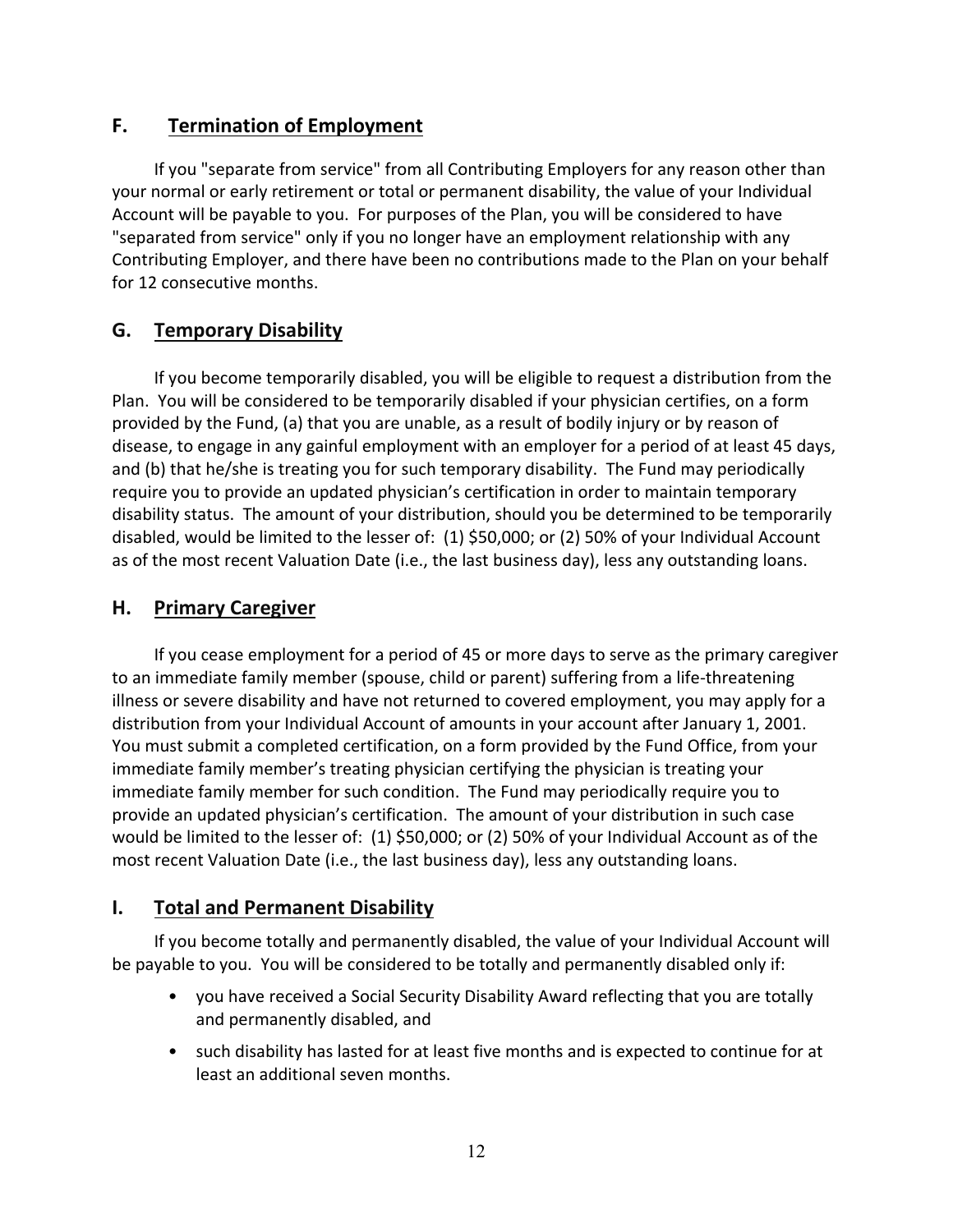### **J. Hardship Distributions**

To qualify for a Hardship Distribution, you must have worked in Covered Employment for at least two (2) years, be able to establish one of the immediate and heavy financial needs listed below, and have no other resources (including Plan loans) reasonably available to meet the need. If you satisfy these requirements, you may take a Hardship Distribution from your Individual Account of up to 125% of the amount necessary to satisfy the need (the extra 25% is to help you pay taxes and potential penalties associated with the distribution). Funds available for such distribution are limited to employer contributions made to your Individual Account on or after 11/01/2002, including earnings on those contributions.

You must demonstrate an immediate and heavy financial need for one of the following purposes to obtain a Hardship Distribution:

- (1) **Tax Delinquency**: Payment of past due federal income taxes where the Internal Revenue Service has issued a formal notice of tax delinquency, a tax assessment or a tax lien in respect to such past due income taxes;
- (2) **Prevention of Eviction or Foreclosure**: Payment to avoid your loss of the right to continue to occupy or remain in possession of the participant's principal residence, or to prevent loss of title due to non‐payment of delinquent taxes, or to prevent imminent foreclosure of an outstanding mortgage because of non‐payment of one or more installments;
- (3) **Tuition, Related Educational Fees, or Room and Board Expenses**: Payment of tuition, related educational fees, or room and board expenses for the next 12 months of post‐ secondary education for the participant or participant's spouse, child, or dependent;
- (4) **Burial or Funeral Expenses**: Payments for burial or funeral expenses for the participant's deceased parent, spouse, child, dependent, or designated beneficiary at the time of death.
- (5) **Expenses and Losses Due to Disaster**: Expenses and losses incurred by the participant (including loss of income) resulting from a disaster declared by the Federal Emergency Management Agency (FEMA), provided that the participant's principal residence or principal place of employment at the time of the disaster was located in an area designated by FEMA for individual assistance with respect to the disaster.

The Trustees (or their designee) may request any evidence that they deem necessary in order to determine whether the events described above have occurred and reserve the right to make a determination based on the evidence provided, in their sole and absolute discretion, and that decision will be final, binding and conclusive, subject to the participant's right to appeal.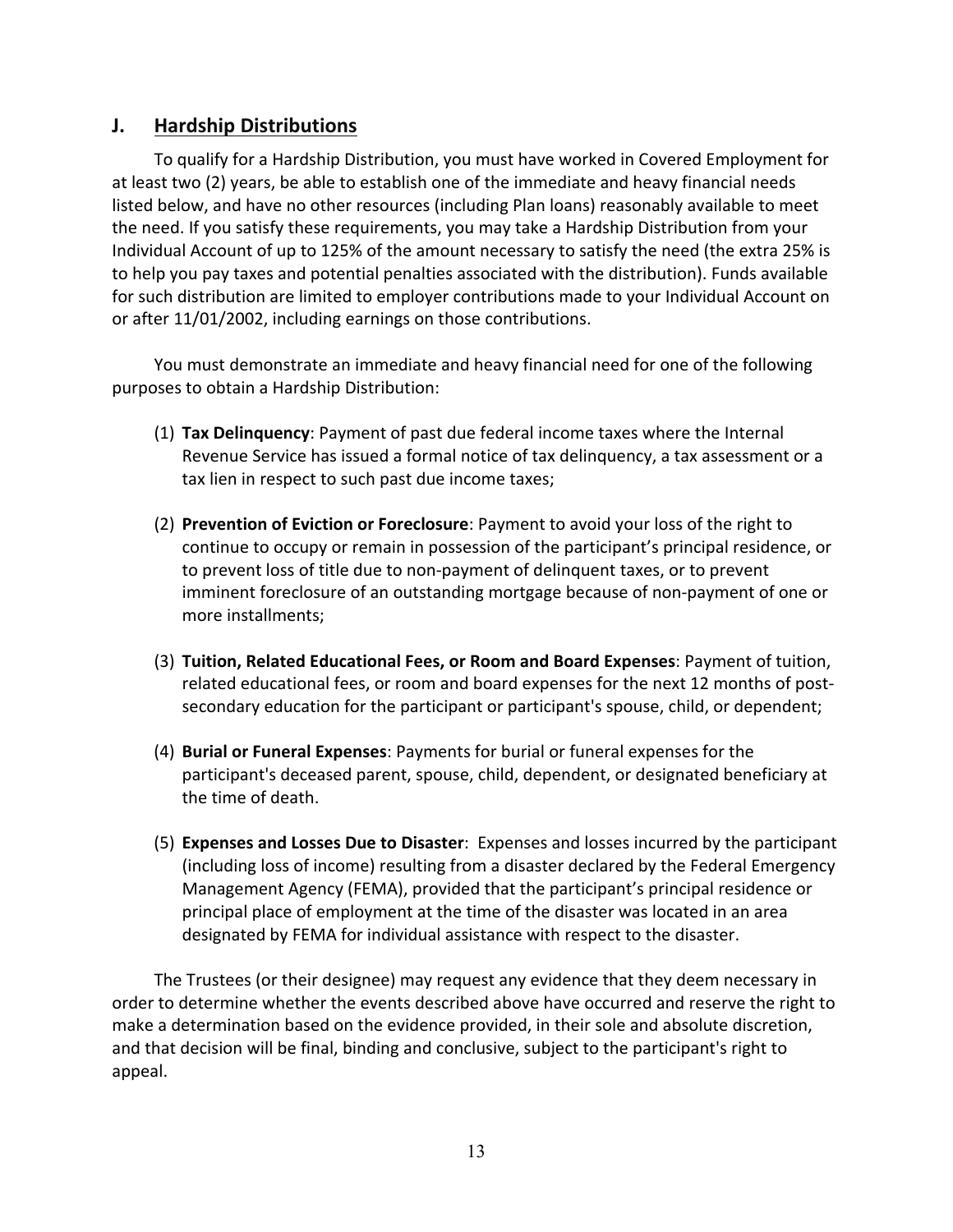If you are married, you will be required to obtain written consent from your Spouse. Hardship Distributions are limited to one per calendar year per participant except that distributions for tuition related expense may be made more than once per calendar year so long as they do not in the aggregate exceed 12 months of tuition and related fees. You will be required to provide proof that any prior hardship distribution related to tax delinquency or eviction/foreclosure was used for the specified purpose. The minimum amount for any Hardship Distribution is \$1,000.

If you have any questions about these Hardship Distribution rules, please contact the Fund Office.

### **K. Required Distribution Dates**

If you reach your "required beginning date" and are no longer in Covered Employment, the Trustees will automatically start distributing your Individual Account balance to you without requiring an application from you. Your required beginning date is December 31 of the:

- calendar year in which you reach age 70‐1/2 or, if later,
- year in which you retire.

If you die before this distribution begins, the timing of the required distribution to your beneficiary will be as follows:

- If your sole beneficiary is your spouse, distribution will begin by December 31 of the year after the year in which you died, or if later, by December 31 of the year in which you would have reached age 70‐1/2.
- If your spouse is not your sole beneficiary, distribution to your beneficiary(ies) will begin by December 31 of the year after the year in which you died. However, for single or partial lump sum payments, or if there is no designated beneficiary as of September 30 of the year after the year in which you died, the entire interest from the Plan will be distributed by December 31 of the year in which the fifth anniversary of your death occurs.

### **L. Involuntary Cash‐Out of Small Amounts**

If no contributions (other than rollover contributions) are made to your Individual Account for 18 consecutive months ending on December 31, and as of such December 31 the amount in your Individual Account (without regard to any Rollover Account) is \$1,000 or less, then the balance of your Individual Account will be paid to you in a lump sum even if you don't apply for a distribution.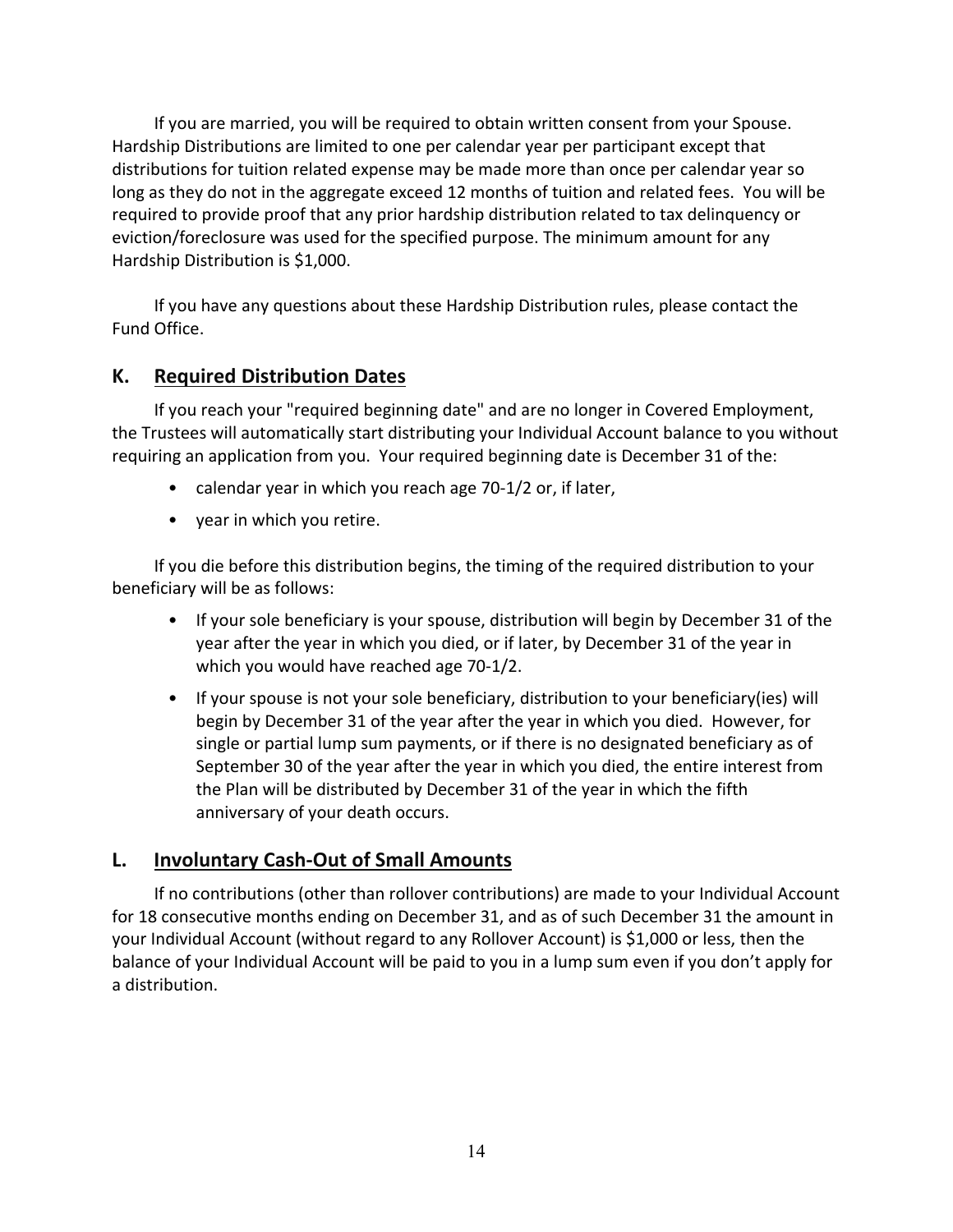# **SECTION VI**

# **Forms of Payment**

# **A. Normal Form**

### **1. NORMAL FORM: PARTICIPATION PRIOR TO NOVEMBER 1, 2002**

If you began participation in the Plan before November 1, 2002, unless you waive the normal form of benefit as described below, the entire amount of your Individual Account will be used to purchase a qualified annuity from an insurance company (selected by the Trustees). The amount of the monthly qualified annuity will depend on many factors, including the amount in your Individual Account, interest rates and other assumptions used by the insurance company, and your (and, if applicable, your spouse's) age. A qualified annuity means:

- if you are married, a monthly payment for your lifetime and, upon your death, a monthly payment during your spouse's lifetime equal to 50% of your monthly payment, or
- if you are not married, a monthly payment for your lifetime with no continuation of payments after your death.

If your Individual Account balance is less than \$5,000, the normal form of benefit is not available and you must choose from the optional forms described below (except for the 75% Joint and Survivor Annuity).

You may elect in writing not to receive your benefits in the form of a qualified annuity, and to elect an optional form of benefit instead. You must make this election during the 180‐ day period before your benefits are due to be paid. Between 30 to 180 days before your benefits are scheduled to begin, the Fund Office will provide you with a detailed written explanation of the terms and conditions of the qualified annuity, the right to waive that form of benefit (and the effect of doing so), the right to revoke the waiver, and the rights of your spouse under the law. However, you may waive the minimum 30‐day waiting period, in which case you are permitted to revoke your election not to receive your benefits in the form of a qualified annuity at least until the date your benefits commence, or, if later, at any time within seven days after this explanation is provided to you.

If you are married, an election to waive the qualified annuity benefit form will not be effective without the written consent of your spouse. Such election shall also designate a beneficiary (and a form of benefits), which may not be changed without the consent of your spouse (unless your spouse's previous consent expressly permits you to designate a new beneficiary and/or benefit form without any further consent by your spouse). Your spouse's consent must be in writing and witnessed by a notary public or an authorized Plan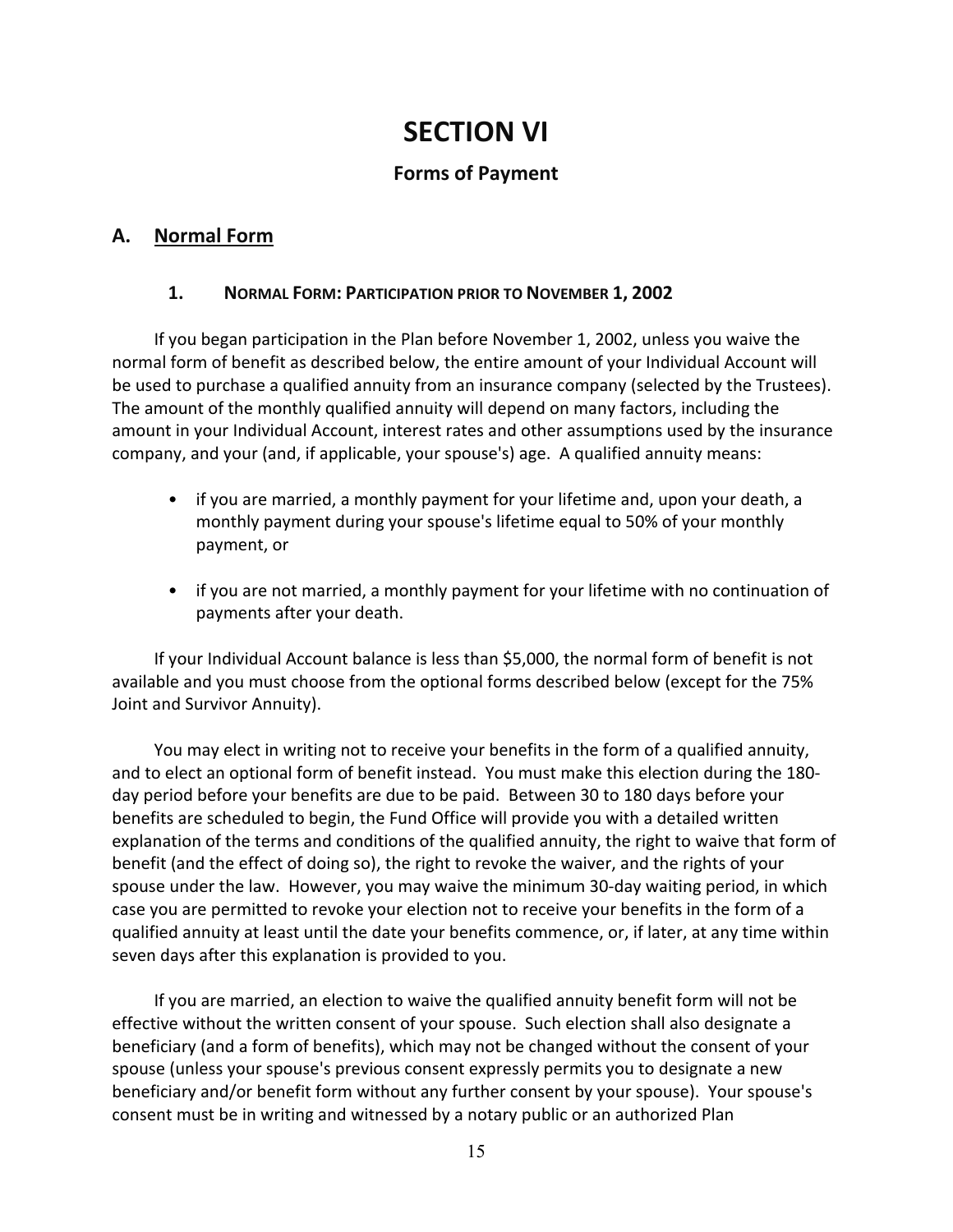representative. You may revoke your waiver of the qualified annuity at any time before benefits are paid without the consent of your spouse.

Any election (or revocation of an election) that you make, or any consent to waive a qualified annuity by your spouse shall be made on a form deemed acceptable by the Plan Administrator and shall not be deemed effective until delivered to the Plan Administrator. Spousal consent will not be required if it is established to the satisfaction of the Trustees that consent may not be obtained because you do not have a spouse, because your spouse cannot be located or because of such other circumstances as may be prescribed by IRS regulations.

### **2. NORMAL FORM: PARTICIPATION ON OR AFTER NOVEMBER 1, 2002**

If you began participation in the Plan on or after November 1, 2002, the entire amount of your Individual Account will be distributed to you as a single lump sum payment or series of lump sum payments unless you are eligible for and elect in writing one of the optional forms of benefit payment available under the Plan as detailed below.

# **B. Optional Forms**

If your Individual Account balance is less than \$5,000, you must select from among the optional forms of benefit payment available under the Plan. If your Individual Account balance is \$5,000 or more, you may select an optional form of benefit payment if you waive the normal form of benefit payment (with your spouse's consent, if applicable). The optional forms of benefit payment available under the Plan are as follows:

- a single or partial lump sum payment,
- monthly installments, or
- a combination of the above two choices, as you may elect.

If your monthly installments are less than \$100, The Trustees will combine your payments into one quarterly or semi-annual payment, as they may determine.

If you are married and your Individual Account Balance is \$5,000 or more, in addition to the Normal and Optional Forms discussed above, you may elect (with your spouse's consent) to receive your benefit as a 75% Joint and Survivor Annuity. If you waive the 50% Joint and Survivor Normal Form of benefit and elect to receive your benefit as a 75% Joint and Survivor Annuity, you will receive monthly payments for life and your Spouse will receive monthly payments for his or her life equal to 75% of your monthly payment.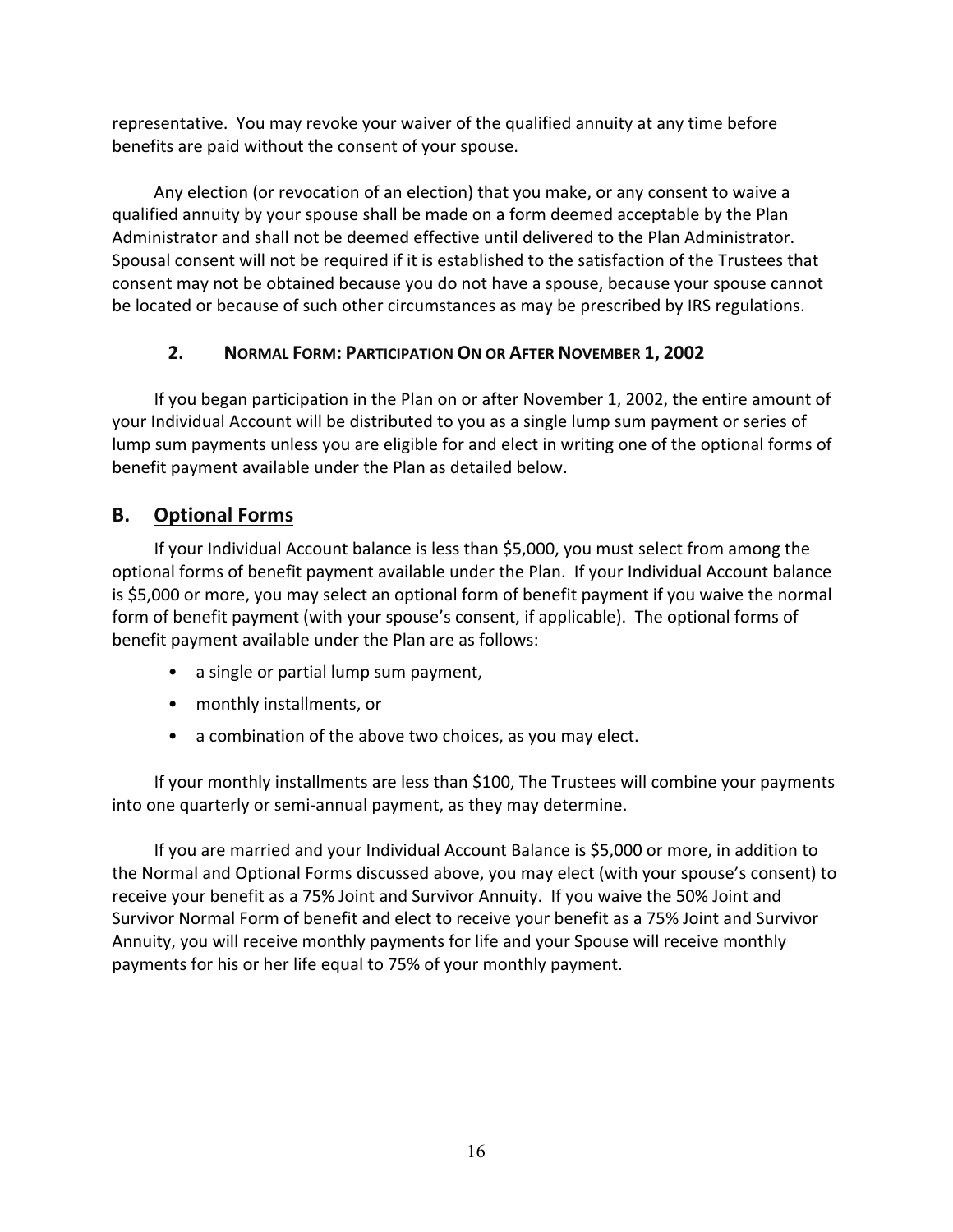# **SECTION VII**

## **Survivor Benefits**

## **A. General**

If you die while receiving payments:

- under a qualified annuity and you are married, your surviving spouse (determined when your benefit payments started), if any, will receive 50% (or, if elected as outlined in the previous section, 75%) of the monthly benefit you were receiving for the remainder of his or her lifetime,
- under a qualified annuity and you are unmarried, there will be no further benefits payable to your beneficiary,
- under a single lump sum payment of your entire Individual Account balance and you received such payment, there will be no further benefits payable to your spouse or beneficiary, or
- in the form of monthly installments or a combination of monthly installments and partial lump sum payments, your spouse or beneficiary will receive the remaining balance of your Individual Account in the form of ongoing monthly installments or a single lump sum or partial lump sum payments as elected by your spouse or beneficiary (which lump sum or partial lump sum may be rolled over into an IRA).

### **1. DEATH BENEFITS: PARTICIPATION PRIOR TO NOVEMBER 1, 2002**

If you die before commencement of your benefits under the Plan and your participation in the Plan began prior to November 1, 2002, to the extent your Individual Account is not payable to your spouse (as described below), your benefit will be payable to your designated beneficiary. Your beneficiary may elect to receive this benefit as a single life annuity purchased from an insurance company, single or partial lump sum payments, monthly installments for up to 120 months or a combination of lump sum and monthly payments. Payments will commence as soon as practicable after your beneficiary(ies) applies for benefits with the Fund Office and the Fund Office processes his or her application.

If you are married on the date of your death and you and your spouse have not duly waived the qualified pre-retirement survivor annuity, unless he or she otherwise elects (as described below), 50% of your Individual Account to which your spouse is entitled will be used to purchase from an insurance company (selected by the Trustees) a qualified pre‐retirement survivor annuity for the life of your spouse, as soon as practicable after your spouse applies for benefits with the Fund Office and the Fund Office processes his or her application. Instead of the qualified pre‐retirement survivor annuity described in the previous sentence, your spouse may elect a single life annuity based on the balance of your Individual Account to which he or she is entitled, a single or partial lump sum payment (which may be rolled over into an IRA),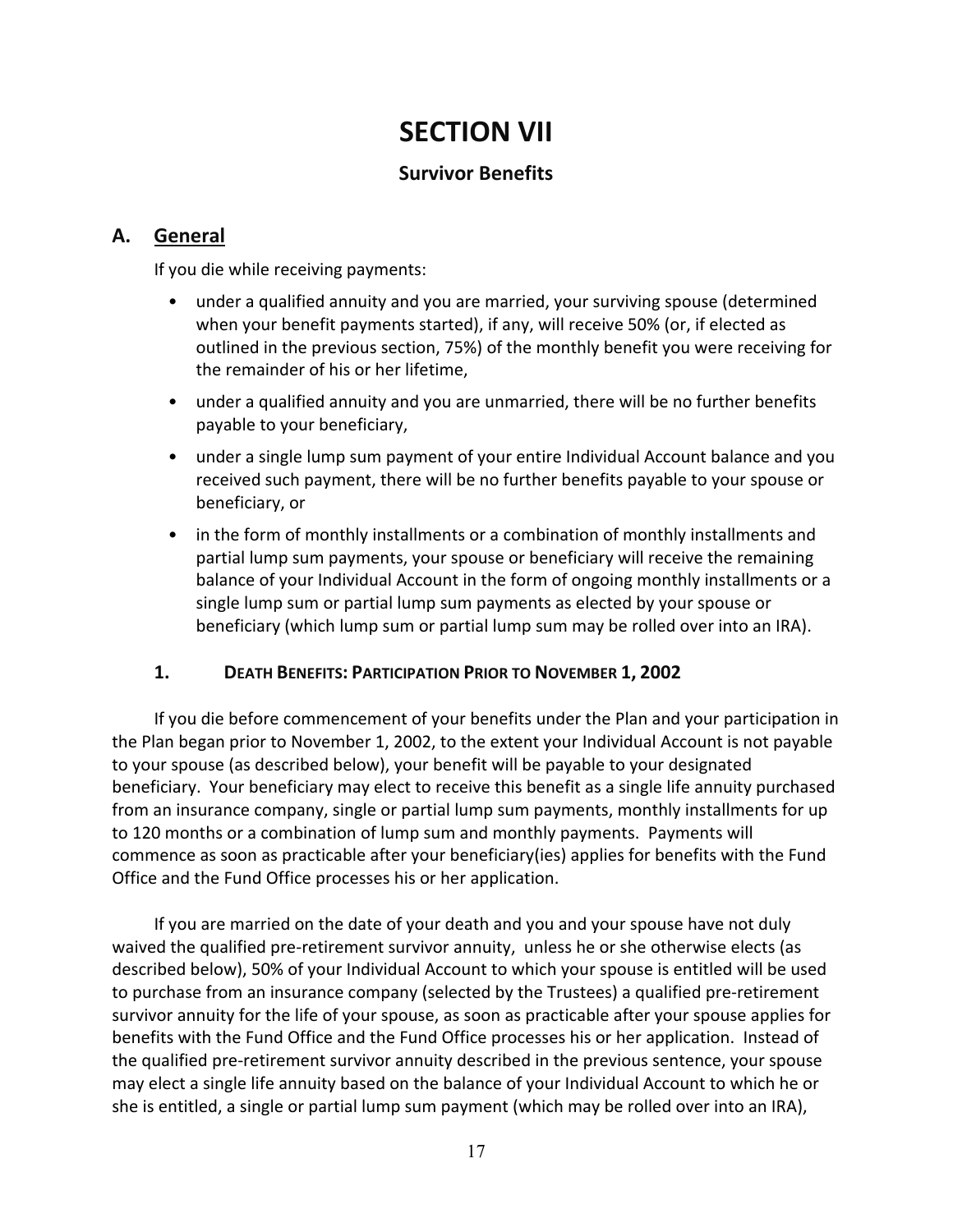monthly installments for up to 120 months or a combination of lump sum and monthly payments.

If you wish to designate another beneficiary for this portion of your Individual Account, your spouse must irrevocably consent to waive any right to this death benefit during the "applicable election period." The term applicable election period is the period that begins on the first day of the Plan Year in which you attain age 35 (or your separation from service, if earlier) and ends on the date:

- benefits are paid out of your Individual Account or, if earlier,
- of your death.

Spousal consent must be in writing, witnessed by a notary public or an authorized Plan representative and acknowledge the specific non‐spouse beneficiary(ies). Spousal consent will not be required if it is established to the satisfaction of the Trustees that consent may not be obtained because you are not married, because your spouse cannot be located or because of such other circumstances as may be prescribed by IRS regulations.

If your spouse is only entitled to the qualified pre‐retirement survivor annuity (i.e. you have selected another beneficiary for the remainder of your Individual Account), your designated beneficiary will be entitled to the remaining balance of your Individual Account, payable as a single life annuity purchased from an insurance company, single or partial lump sum payments, monthly installments for up to 120 months or a combination of lump sum and monthly payments, as elected by your beneficiary.

# **2. DEATH BENEFITS: PARTICIPATION ON OR AFTER NOVEMBER 1, 2002**

If you die before commencement of your benefits under the Plan and your participation in the Plan began on or after to November 1, 2002, your Individual Account will be distributed to your beneficiary(ies) as a single lump sum payment or series of lump sum payments, unless the beneficiary is eligible for and elects one of the optional forms of benefit payment available under the Plan. As discussed in further detail below, if you are married on the date of your death, your spouse will automatically be your beneficiary for the entire value of your Individual Account unless your spouse has consented to another beneficiary designation. Payments will commence as soon as practicable after your beneficiary(ies) applies for benefits with the Fund Office and the Fund Office processes his or her application.

# **B. Naming a Beneficiary**

When you enroll in the Plan, you should complete a beneficiary form, which is available at the Fund Office. You may name:

- a primary beneficiary (or two or more primary beneficiaries, who you wish to share the benefit), and
- a contingent (or secondary) beneficiary (or two or more secondary beneficiaries).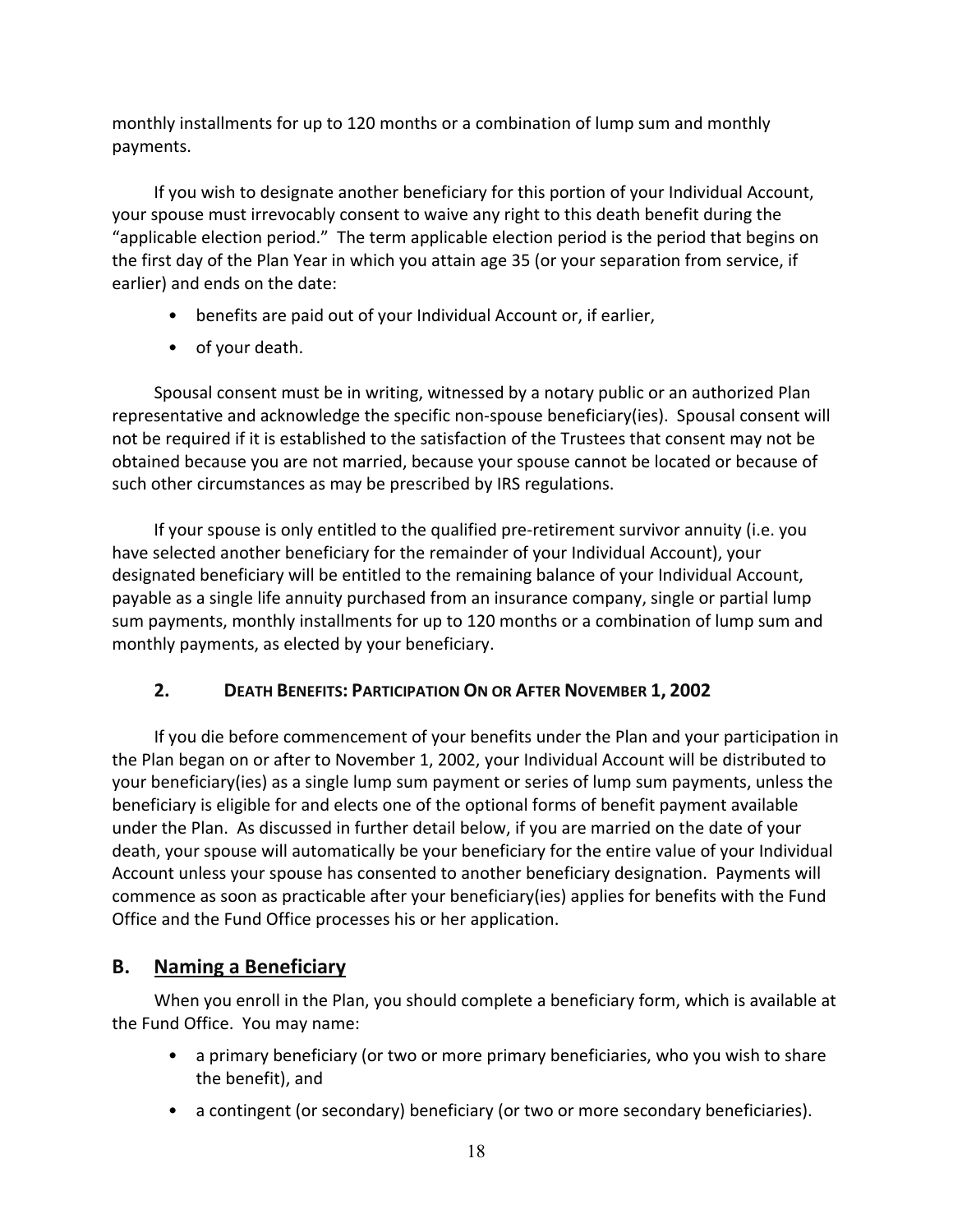If you are married, your spouse will automatically be your beneficiary for the entire value of your Individual Account unless your spouse consents to another beneficiary designation. Spousal consent must be in writing, witnessed by a notary public or an authorized Plan representative and acknowledge the specific non-spouse beneficiary(ies). Spousal consent will not be required if it is established to the satisfaction of the Trustees that consent may not be obtained because you are not married, because your spouse cannot be located or because of such other circumstances as may be prescribed by IRS regulations.

Your beneficiary designation(s) is considered in effect when the form is properly completed and delivered to the Fund Office. You may change your beneficiary(ies) (without the consent of the primary or contingent beneficiary except in the case of a surviving spouse) in the same manner.

In the absence of any designation or if there is no designated person living at the time a benefit is payable, your beneficiary will be your surviving lawful spouse, of if you have no spouse, your surviving children who will share equally, or if you have no surviving children, your parents who will share equally, or if you have no parents, your estate.

You may designate one or more secondary beneficiary(ies), who would be entitled to the benefit only if at the time of your death your primary beneficiary has not survived you (or in the case of multiple primary beneficiaries, none of the primary beneficiaries have survived you). If any of your primary beneficiaries have survived you, your secondary beneficiary(ies) has no right to any benefits relating to your Individual Account.

At the time of your death, your primary beneficiary(ies) may designate a beneficiary who would be entitled to the balance of your Individual Account in the event it was not distributed in full to the primary beneficiary(ies). In the event a primary beneficiary (who survives you, but dies before receiving the entire remaining balance of your Individual Account) fails to designate a beneficiary, distribution shall be made to the estate of such primary beneficiary. If no primary beneficiary survives you, your secondary beneficiary(ies) may designate a beneficiary and any death benefit will be payable in the same manner as described in the case of a primary beneficiary.

A primary beneficiary may irrevocably waive his/her right to receive benefits under the Plan upon your death, in which case any benefits which would have gone to the primary beneficiary will be payable to the contingent beneficiary (or, if none, in accordance with the rules above for a participant who dies without a designated beneficiary). Please contact the Fund Office for further details regarding waivers.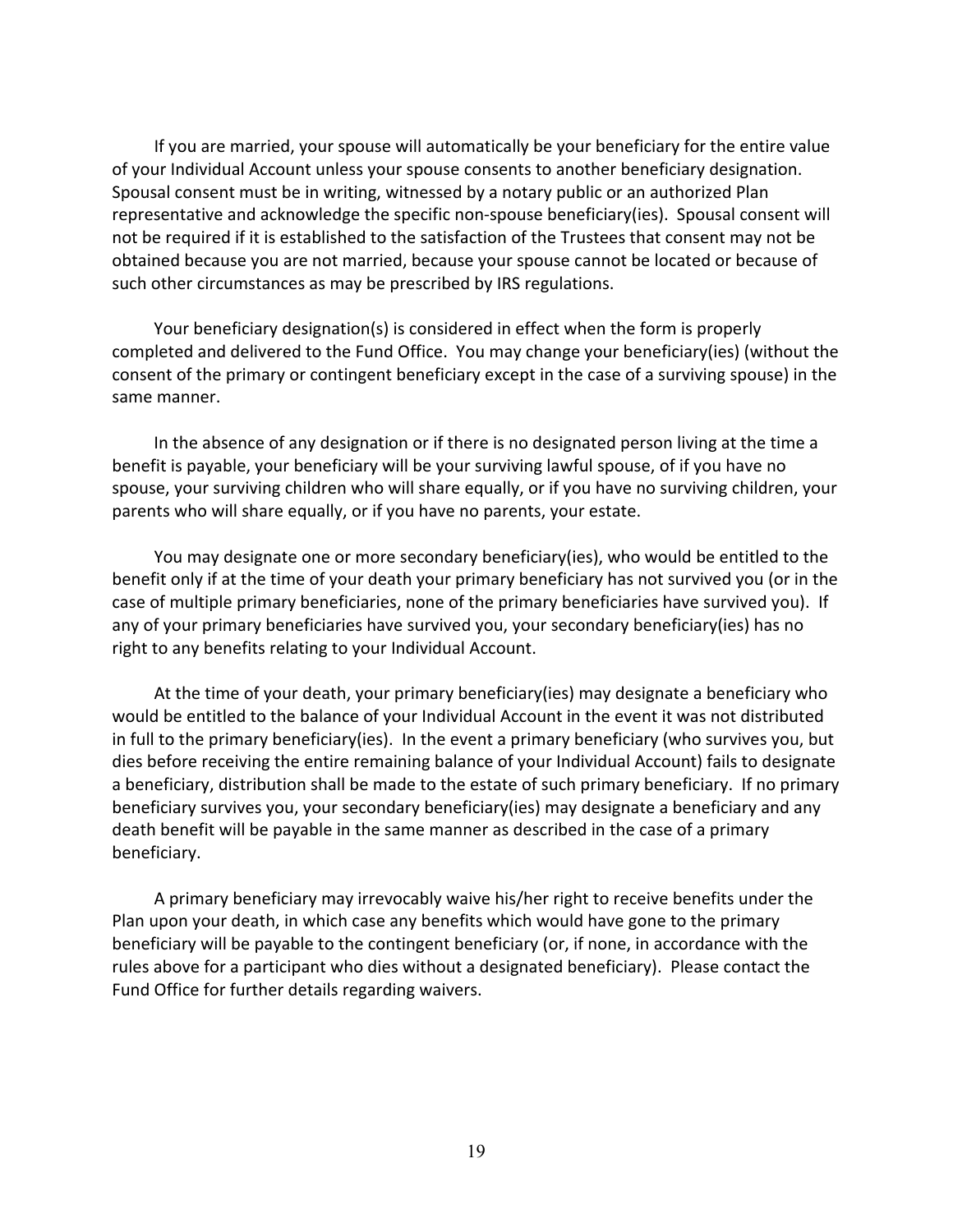# **SECTION VIII**

## **Applying for Benefits**

When you become eligible to receive your benefits, an application must be made in writing to the Trustees, care of the Director of Fund Administration. You may also be required to furnish additional information necessary to process your benefits, as requested by the Trustees. Payments (based on the amount in your Individual Account as of the Valuation Date on which the payment occurs) will start as soon as practicable following receipt and processing by the Fund Office of your completed application and all other required information.

You will be required to start receiving funds from your Individual Account once you reach your required distribution date. You will continue to receive participant statements and share in the net income, gain or loss on the Plan's assets until your Individual Account is distributed. Payments will be made only within the limits of existing laws and regulations and are subject to the terms and conditions of those laws and regulations.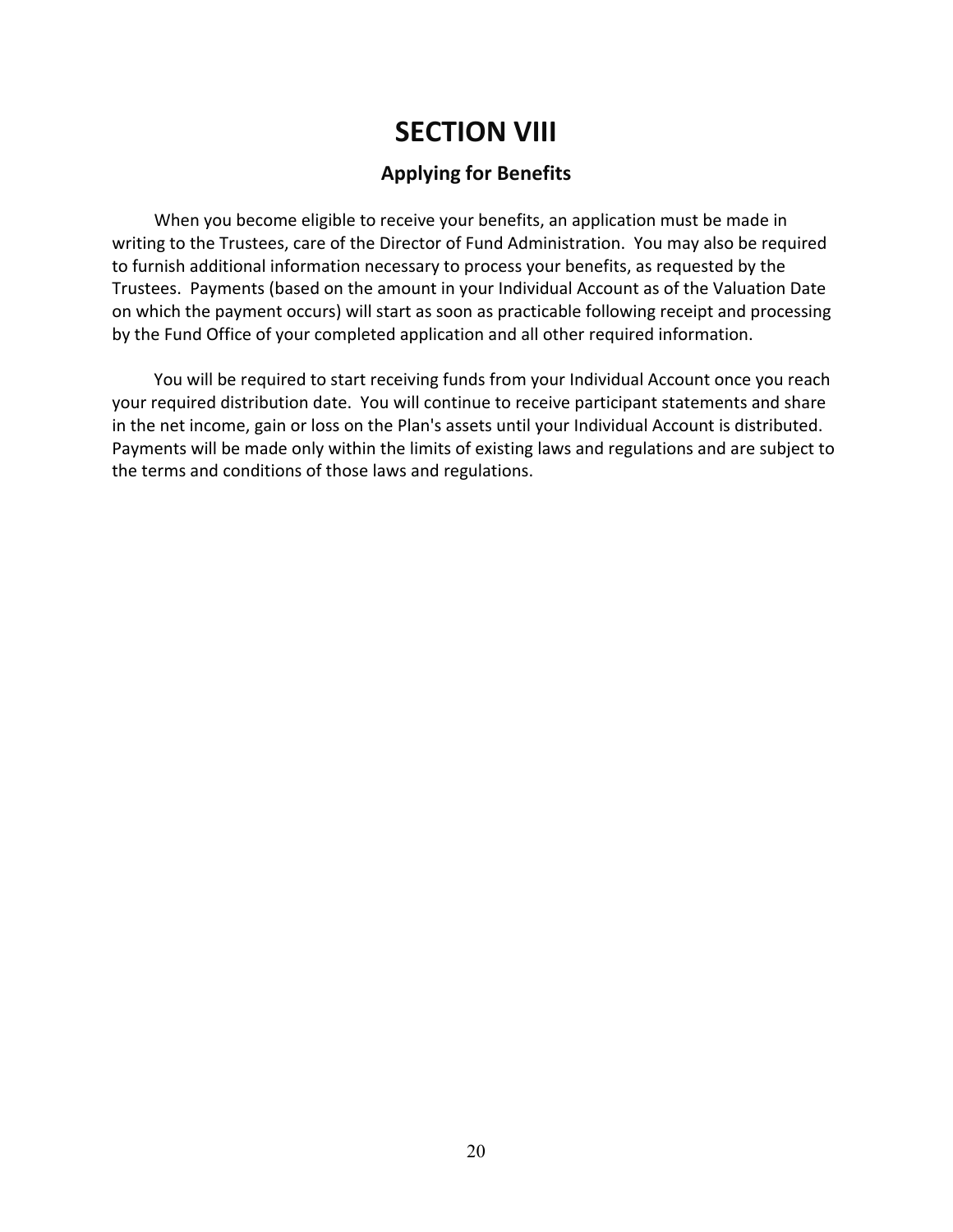# **SECTION IX**

# **Claims & Appeals Procedures**

### **A. Claims and Review Procedure**

To obtain Plan benefits, you (or your beneficiary) must file a written application with the Fund Office (sent to the attention of the Director of Fund Administration). You will be notified of the acceptance or denial of your claim for benefits within 90 days from the date your claim is filed. In some cases, your request may take more time to review and an additional processing period of up to 90 days may be required due to circumstances outside of the Plan's control. If this happens, you will be notified in writing before the end of the initial 90‐day period of the circumstances requiring the extension of time and the date by which the Plan expects to render a decision. If the extension is needed because you did not submit the information necessary to decide your claim, the time period in which your claim must be decided will be tolled from the date the extension notice is sent to you until you supply the necessary information.

If your claim is denied in whole or in part, you will be notified in writing of the reason(s) for the denial and the specific references to Plan provisions on which the denial is based. This notice also will explain any additional information needed to perfect the claim and the reason(s) why such information is necessary, together with an explanation of the Plan's appeal procedure and the time limits applicable to those procedures, including a statement of your right to bring a civil action under Section 502(a) of ERISA upon an adverse decision on appeal.

### **B. Appeal Procedure**

If your claim has been denied, you can:

- request, in writing, within 60 days of receipt of the claim denial notice, a review of your claim by the Trustees,
- review all documents relating to the denial (upon reasonable notice) and request that the Plan provide you, free of charge, copies of all documents, records or other information relevant to your claim, and
- submit all issues and comments in writing.

The Trustees (or a committee designated by the Trustees which will not be the persons who initially denied your claim or subordinates to such persons) will make a decision at their next regularly scheduled meeting if your request for review is filed with the Trustees at least 30 days before such meeting. If your request is filed less than 30 days before the next regularly scheduled meeting, the Trustees will make a decision at the second regularly scheduled meeting following their receipt of your request for review. If special circumstances require an extension of time for making a decision on your request for review, the Trustees will make a decision at the third meeting following their receipt of your request for review. You will be notified prior to the beginning of the extension period if there is a need for such an extension of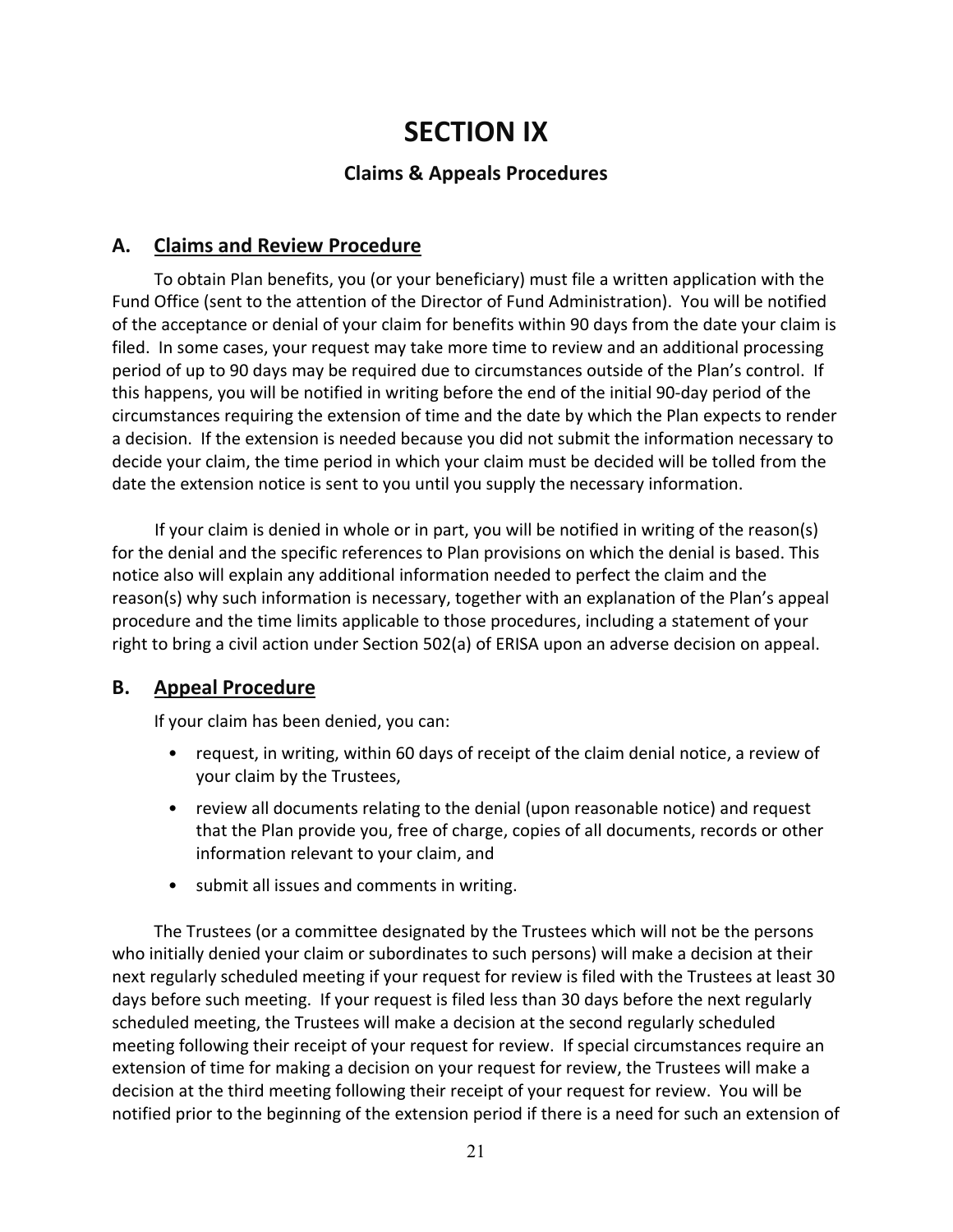time, of the special circumstances that exist and when the Trustees expect to render a decision. If the extension is needed because you did not submit the information necessary to decide your claim, the time period in which your claim must be decided will be tolled from the date the extension notice is sent to you until you supply the necessary information.

The Trustees will consider your appeal and give you its decision after reviewing all necessary and relevant evidence. The Trustees will give you a full and fair review of the decision denying your application (known as an "adverse benefit decision"), based upon all comments, documents, records and other information that you submit, without regard to whether that information was submitted or considered in connection with the initial benefit determination.

If your claim is denied on appeal, in whole or in part, the Trustees will furnish a written notice of denial to you that includes the following information:

- the specific reason or reasons for the denial, written in a way that is readily understandable,
- a reference to the specific Plan provisions on which the denial is based,
- a statement that you are entitled to receive, upon request and free of charge, reasonable access to, and copies of, all documents, records and other information relevant to the claim, and
- a statement describing your rights to obtain additional information about the Plan's appeal process and your right to bring a civil action under Section 502(a) of ERISA upon the adverse decision on appeal.

You will be notified of the decision of the Trustees (or their committee) no later than 5 days after the decision is made.

# **C. Rules Applicable to All Claims and Appeals**

The decision of the Trustees (or their committee) concerning an appeal shall be final and binding on all parties. A claimant must exhaust these claims and appeals procedures before he or she may bring a legal action seeking payment of benefits under the Plan. Under no circumstances may any legal action be commenced or maintained against the Plan, the Fund, the Trustees, or any Contributing Employer or representative of the Plan or Fund more than one year following the earlier of: (i) the date that the one‐year period of limitations would commence under applicable law, (ii) the date upon which the claimant knew or should have known that the claimant did not receive an amount due under the Plan, or (iii) the date on which the claimant fully exhausted the Plan's administrative remedies.. Any legal or equitable action for benefits under the Plan must be brought in the United States District Court for the Southern District of New York.

If you have any questions about the claims or appeals process, please contact the Fund Office.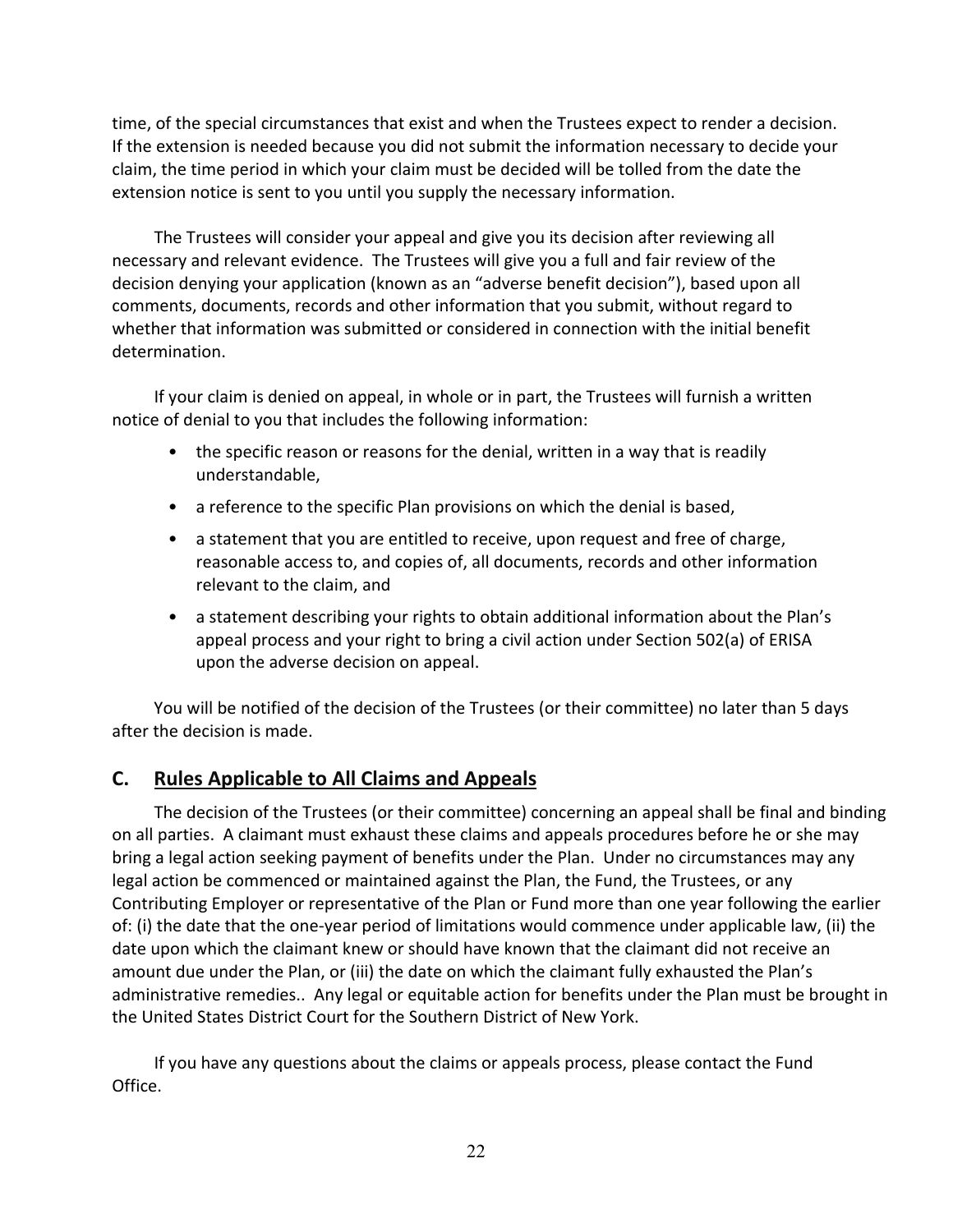# **SECTION X**

# **Other Important Information and Rules**

### **A. Taxation of Benefits**

Benefits payable from the Plan are considered taxable income. Therefore, an automatic 20% withholding tax applies to lump sum distributions and installment payments made over less than 10 years. This withholding tax applies to you and your surviving spouse. If you are under age 59‐1/2 when you receive your distribution, you may also be subject to an IRS tax penalty of 10% of the amount of the distribution.

You, your surviving spouse or a former spouse who is the alternate payee under a Qualified Domestic Relations Order (defined in Restriction on Transfer of Benefits below) can avoid the automatic withholding tax and tax penalty on the distribution if the Fund Office is instructed to pay the benefit as a direct rollover to another employer's qualified retirement plan or to a tax‐deferred Individual Retirement Account. Additionally, distributions from the Plan of a deceased participant may be rolled over by a non‐spouse beneficiary provided that a direct trustee to trustee transfer is made to an Individual Retirement Account that had been established to receive the distribution on behalf of the non‐spouse beneficiary. The Fund Office will provide you with additional information concerning taxes when you are eligible to receive a distribution, but it's a good idea to consult your own tax advisor before electing to receive any distribution from the Plan.

# **B. Benefit Limitations**

There are certain limitations established by the Internal Revenue Service that apply to the employer contributions made on your behalf to the Plan. In the unlikely event that your benefit exceeds these limitations, you will be notified.

# **C. Restriction on Transfer of Benefits**

Your Plan benefits cannot be assigned, transferred or sold for any reason except as provided by law.

In the event of a "qualified domestic relations order" (a "QDRO"), however, Plan benefits may be payable to someone other than you or your designated beneficiary. A qualified domestic relations order requires distribution of a portion of your benefits under the Plan to provide child support, alimony or marital property rights to a spouse, former spouse, child or other dependent, according to a state domestic relations law. A copy of the Plan's rules for determining whether an order is a QDRO is available free of charge upon request or for review at the Fund Office.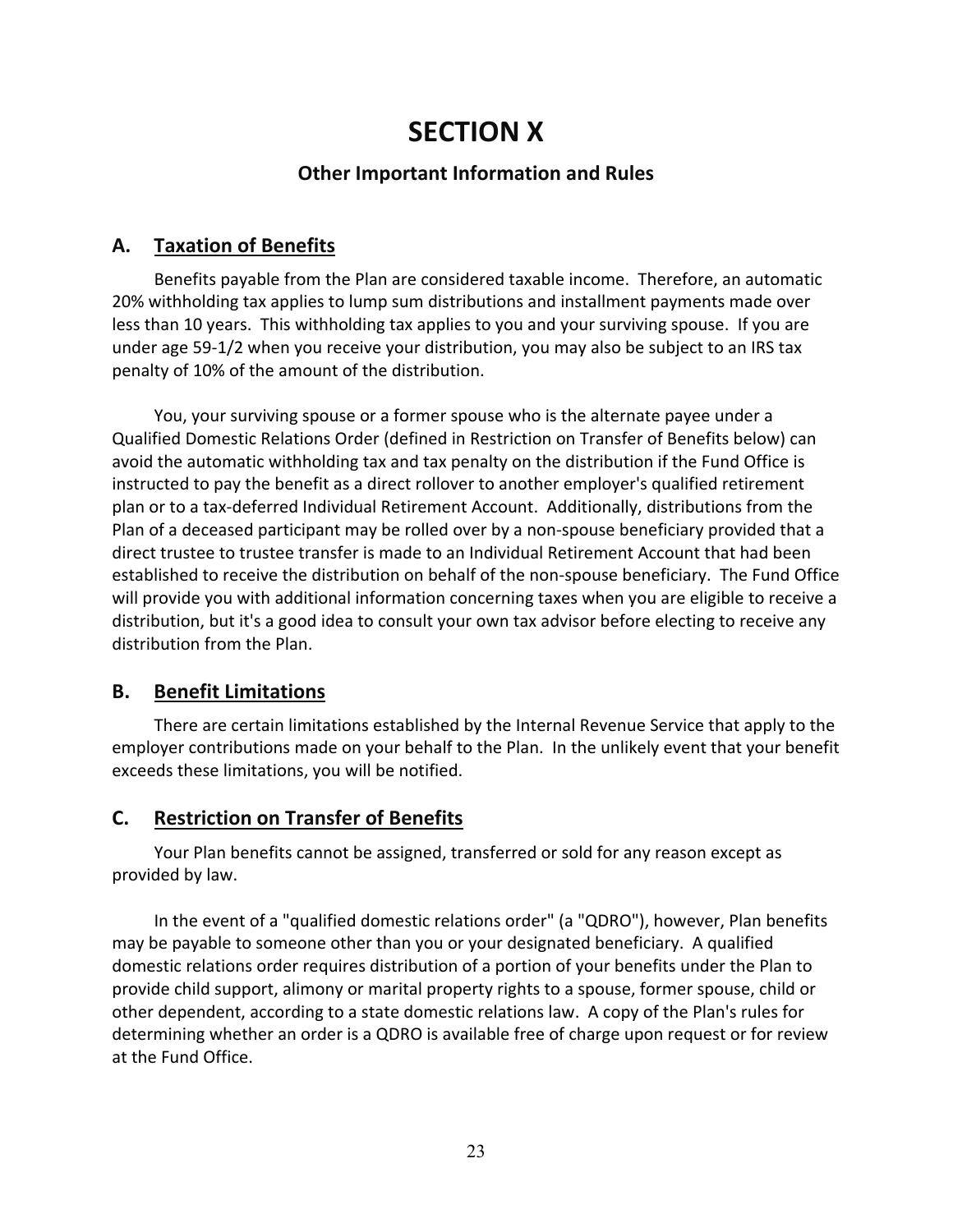# **D. Recovery of Overpayments**

If you or any other person receives a payment from the Plan of more than you are entitled to, the Trustees can recover the amount of the overpayment plus interest and costs. In order to recover the overpayment, the Trustees may reduce the future benefit payments of the person who received the overpayment, reduce the future benefit payments of any beneficiary, and initiate legal action against the person who received the overpayment, or the estate of such person.

### **E. Keeping Your Plan Records Current**

In order for you to receive the benefits to which you are entitled under the Plan, you should keep your Plan records up to date.

Please notify the Fund Office immediately if you:

- have a change of address
- have a change in marital status, or
- wish to change your beneficiary.

### **Annuity Fund of Local No. One, IATSE 320 West 46th Street, 6th Floor New York, NY 10036**

### **(212) 247‐5225**

#### **FundOffice@FundOneIATSE.com**

Changes to your address may also be made directly on the Fund Office web site at **www.FundOneIATSE.com**. You must register to use the site using a PIN which was mailed to you. If you need to request a new PIN or have any difficulties accessing the secure section of the site, please contact the Fund Office.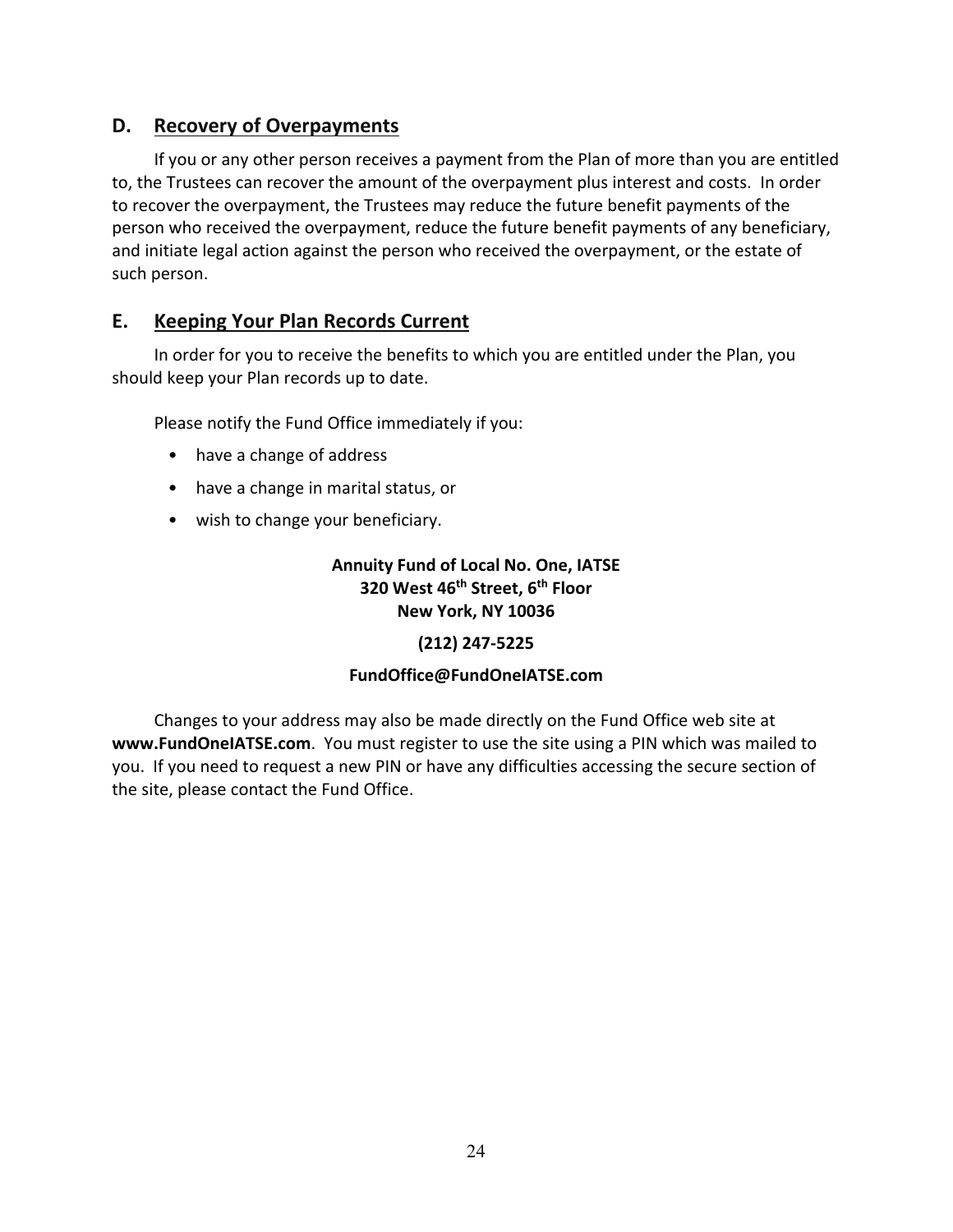# **SECTION XI**

# **Your Rights Under the Employee Retirement Income Security Act (ERISA)**

As a participant in the Plan, you are entitled to certain rights and protections under the Employee Retirement Income Security Act of 1974 (ERISA).

# **A. Receive Information About the Plan and Your Benefits**

ERISA provides that all Plan participants shall be entitled to:

- Examine, without charge, at the Plan Administrator's office and at other specified locations, such as work locations and union halls, all Plan documents including Plan descriptions, insurance contracts, collective bargaining agreements and a copy of the latest annual report (Form 5500 Series) filed by the Plan with the U.S. Department of Labor and available at the Public Disclosure Room of the Employee Benefits Security Administration.
- Obtain, upon written request to the Plan Administrator, copies of all Plan documents and other Plan information including insurance contracts, collective bargaining agreements and copies of the latest annual report (Form 5500 Series) and updated summary plan description. The Plan Administrator may make a reasonable charge for the copies.
- Receive a summary of the Plan's annual financial report. The Plan Administrator is required by law to furnish each participant with a copy of this summary annual report.
- Obtain a statement free of charge telling you whether you have a right to receive a benefit at normal retirement (age 60) and if so what your benefits would be at normal retirement if you stop working under the Plan now. If you do not have a right to a benefit, the statement will tell you how many more years you have to work to get a right to a benefit. This statement must be requested in writing and is not required to be given more than once every twelve (12) months.

# **B. Prudent Actions by Plan Fiduciaries**

In addition to creating rights for Plan participants, ERISA imposes duties upon the people who are responsible for the administration of your benefit plan. The people who administer your plan are called "fiduciaries." Fiduciaries of the Plan have a duty to administer the Plan prudently and in the interest of you and other Plan participants and beneficiaries.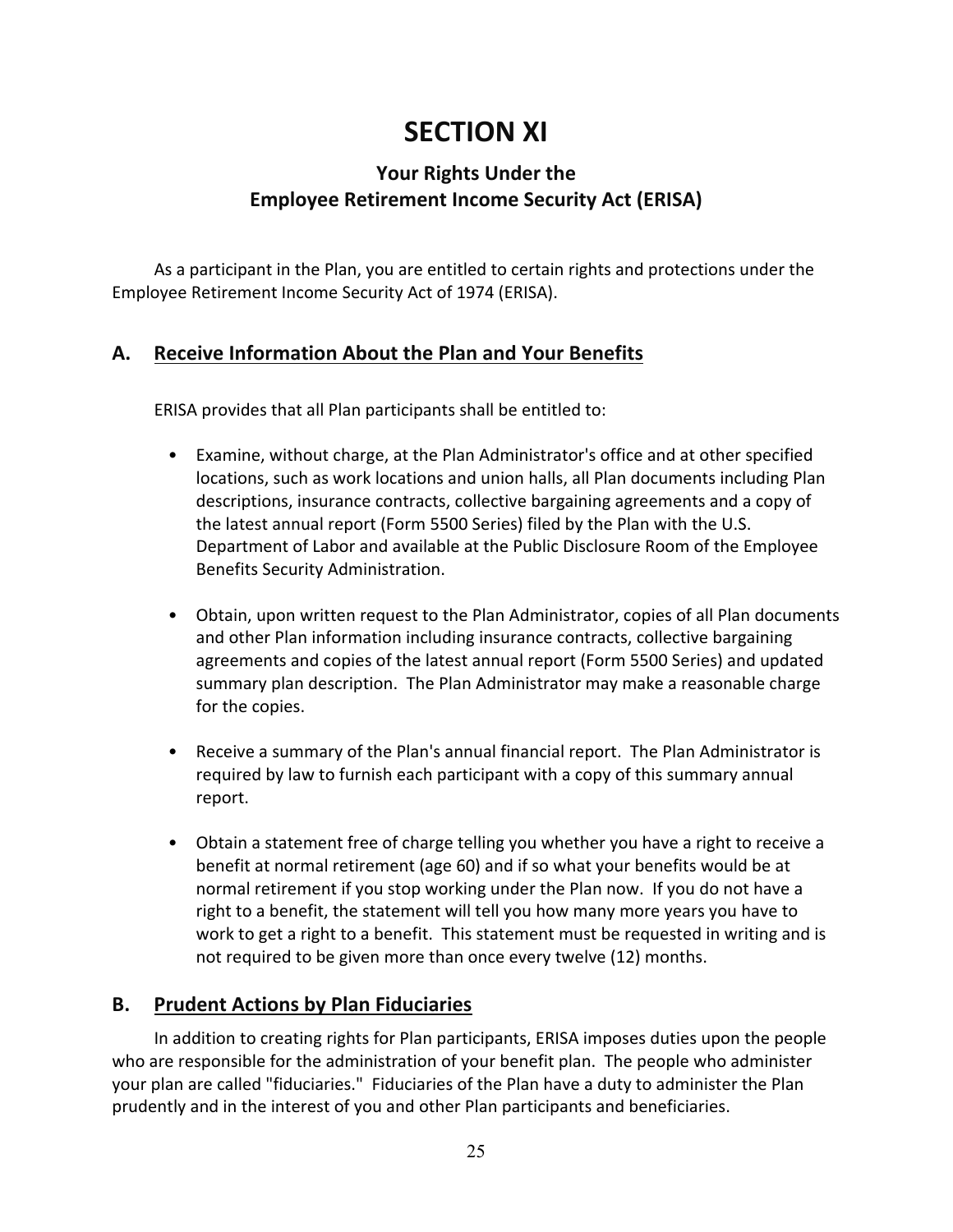No one ‐ including your Contributing Employer, your Union or any other person ‐ may fire you or in any way discriminate against you to prevent you from obtaining a Plan benefit or exercising your rights under ERISA.

### **C. Enforce Your Rights**

If your claim for a benefit under the Plan is denied or ignored, in whole or in part, you have a right to know why this was done, to obtain copies of documents relating to the decision without charge and to appeal any denial, all within certain time limits.

Under ERISA, there are steps you can take to enforce the above rights. For example, if you request a copy of plan documents or the latest annual report from the Plan and do not receive them within 30 days, you may file suit in a federal court. In such a case, the court may require the Plan Administrator to provide the materials and pay you up to \$110 day until you receive the materials, unless the materials were not sent because of reasons beyond the control of the Plan Administrator.

If you have a claim for benefits that is denied or ignored, in whole or in part, you may file a suit in a state or federal court. In addition, if you disagree with the Plan's decision or lack thereof concerning the qualified status of a domestic relations order, you may file suit in federal court. If it should happen that the Plan fiduciaries misuse the Plan's money, or if you are discriminated against for asserting your rights, you may seek assistance from the U.S. Department of Labor or you may file suit in a federal court. The court will decide who should pay court costs and legal fees. If the court decides in your favor, it may order the person you have sued to pay these costs and fees. If the court decides against you, it may order you to pay these costs and fees, for example, if it finds your claim is frivolous.

### **D. Assistance with your Questions**

If you have any questions about your Plan, you should contact the Board of Trustees (your Plan Administrator):

### **Board of Trustees Annuity Fund of Local No. One, I.A.T.S.E. 320 West 46th Street New York, NY 10036**

You also may call the Fund Office at **(212) 247‐5225.**

If you have any questions about this statement or about your rights under ERISA, or if you need assistance in obtaining documents from the Plan Administrator, you should contact the nearest office of the Employee Benefits Security Administration, U.S. Department of Labor, listed in your telephone directory (or which can also be found at the Employee Benefits Security Administration website at http://www.dol.gov/ebsa/aboutebsa/org\_chart.html) or the Division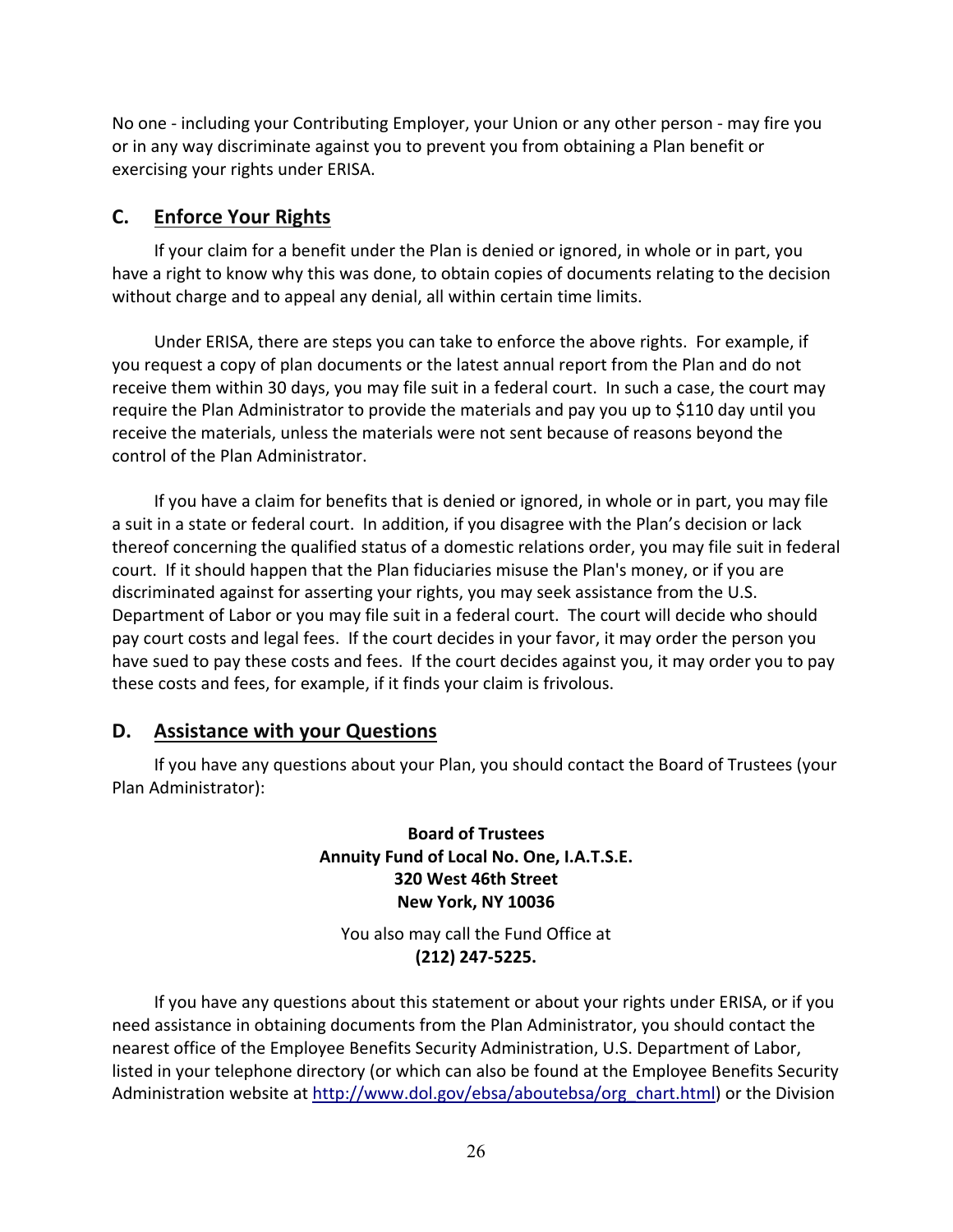of Technical Assistance and Inquiries, Employee Benefits Security Administration, U.S. Department of Labor, 200 Constitution Avenue N.W., Washington, D.C. 20210.

You can call the Employee Benefits Security Administration at (866) 444‐3272; TTY/TDD users: (877) 889‐5627. You may also obtain certain publications about your rights and responsibilities under ERISA by calling the publications hotline of the Employee Benefits Security Administration. You may obtain additional information at the Department of Labor's website at http://www.dol.gov/ebsa/publications/wyskapr.html where you can review a publication called "*What You Should Know About Your Retirement Plan*."

# **E. Administrative Information**

The Fund Office should be able to handle most of your questions about the Plan. However, if it ever becomes necessary to contact the U.S. Department of Labor, you will need the following identifying information.

### **Official Name of the Plan**

Annuity Fund of Local No. One, I.A.T.S.E.

### **Plan Sponsor and Administrator**

Board of Trustees Annuity Fund of Local No. One, I.A.T.S.E. 320 West 46th Street New York, NY 10036 (212) 247‐5225

### **Employer Identification Number (EIN)**

13‐3022965

**Plan Number**

001

### **Type of Plan**

Defined contribution profit-sharing retirement plan, pursuant to Section 401(a) of the Internal Revenue Code. Because the plan is a defined contribution plan, the benefits provided hereunder are not guaranteed by the Federal Pension Benefit Guaranty Corporation.

### **Agent for Service of Legal Process**

Board of Trustees Annuity Fund of Local No. One, I.A.T.S.E. 320 West 46th Street New York, NY 10036 (212) 247‐5225 Attention: Director of Fund Administration

### **Plan Year**

January 1 ‐ December 31